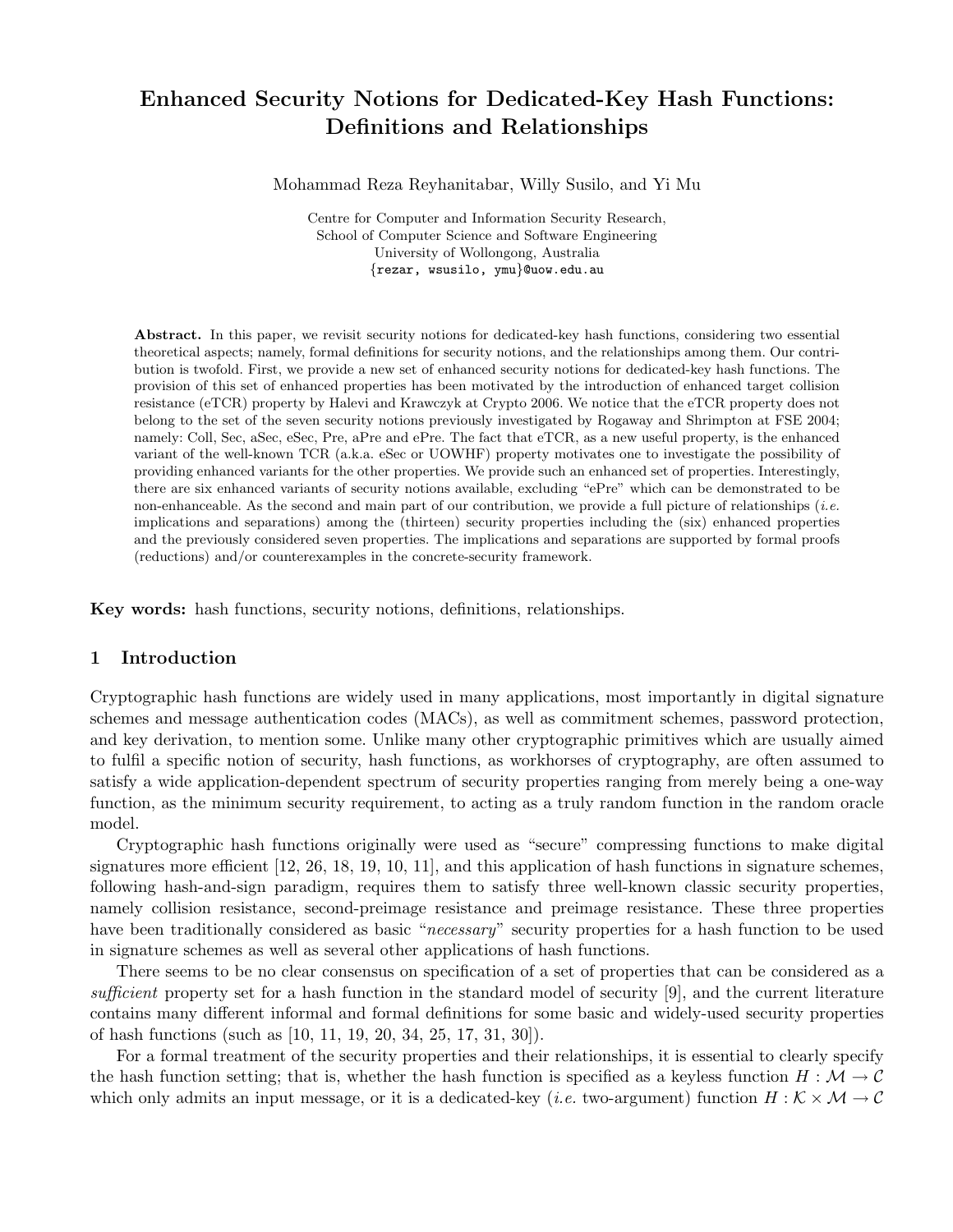with an explicit key input in addition to a message input. A dedicated-key hash function  $H : \mathcal{K} \times \mathcal{M} \to \mathcal{C}$ can also be viewed as a family of functions  ${H_K : \mathcal{M} \to \mathcal{C}}_{K \in \mathcal{K}}$  by considering the key as the index for the instance functions. Although, historically, most of the widely used hash functions, like MD5 [29], SHA-xxx (for  $xxx=1$ , 224, 256, 384, 512) [23, 24], are keyless hash function, the situation seems to be changing in favor of the dedicated-key hash function setting, which has been more popular in rigorous formal treatments of hash functions; e.g. [10, 11, 13, 14, 1]. For example, several new (practical and efficient) dedicated-key hash functions have been proposed to the recent SHA-3 hash function competition run by NIST, e.g. SHAvite-3 and Skein, which do have (optional) dedicated-key inputs [21].

Rogaway and Shrimpton [31, 32] provided formal definitions for seven variants of the three basic properties; namely, collision resistance (denoted by 'Coll' in [31]), three variants of second-preimage resistance (Sec, aSec, eSec) and three variants of preimage resistance (Pre, aPre, ePre), as well as, all relationships between these seven properties, in the dedicated-key hash function setting. Figure 1 shows the overall picture of these relationships. We note that the original formal definition of collision resistance and UOWHF properties were proposed in the asymptotic-security framework, by Damgård in [10], and by Naor and Yung in [20]; respectively. UOWHF property was later called as target collision resistance (TCR) by Bellare and Rogaway in [4] (in the concert-security framework), and also renamed as "eSec" according to the nomenclature provided by Rogaway and Shrimpton in [31].

Halevi and Krawczyk at Crypto 2006 [15] introduced "enhanced target collision resistance (eTCR)" property, as a strengthened (or enhanced) variant of TCR property. eTCR is the property sought from the Randomized Hashing construction [15], as recently announced in NIST SP 800- 106 [22], for strengthening digital signatures. Reyhanitabar, Susilo and Mu at FSE 2009 [28] showed a separation between eTCR and Coll properties, and further completed the relationships between eTCR and each of the seven security notions in [27]. Figure 1 also depicts these relationships.



Fig. 1. Known relationships among security notions for dedicated-key hash functions: a directed path shows an implication (dashed lines represent "provisional implications" in which the strength of the implications depends on the amount of compression achieved by the hash function) and lack of a path shows a separation [31, 32, 28, 27].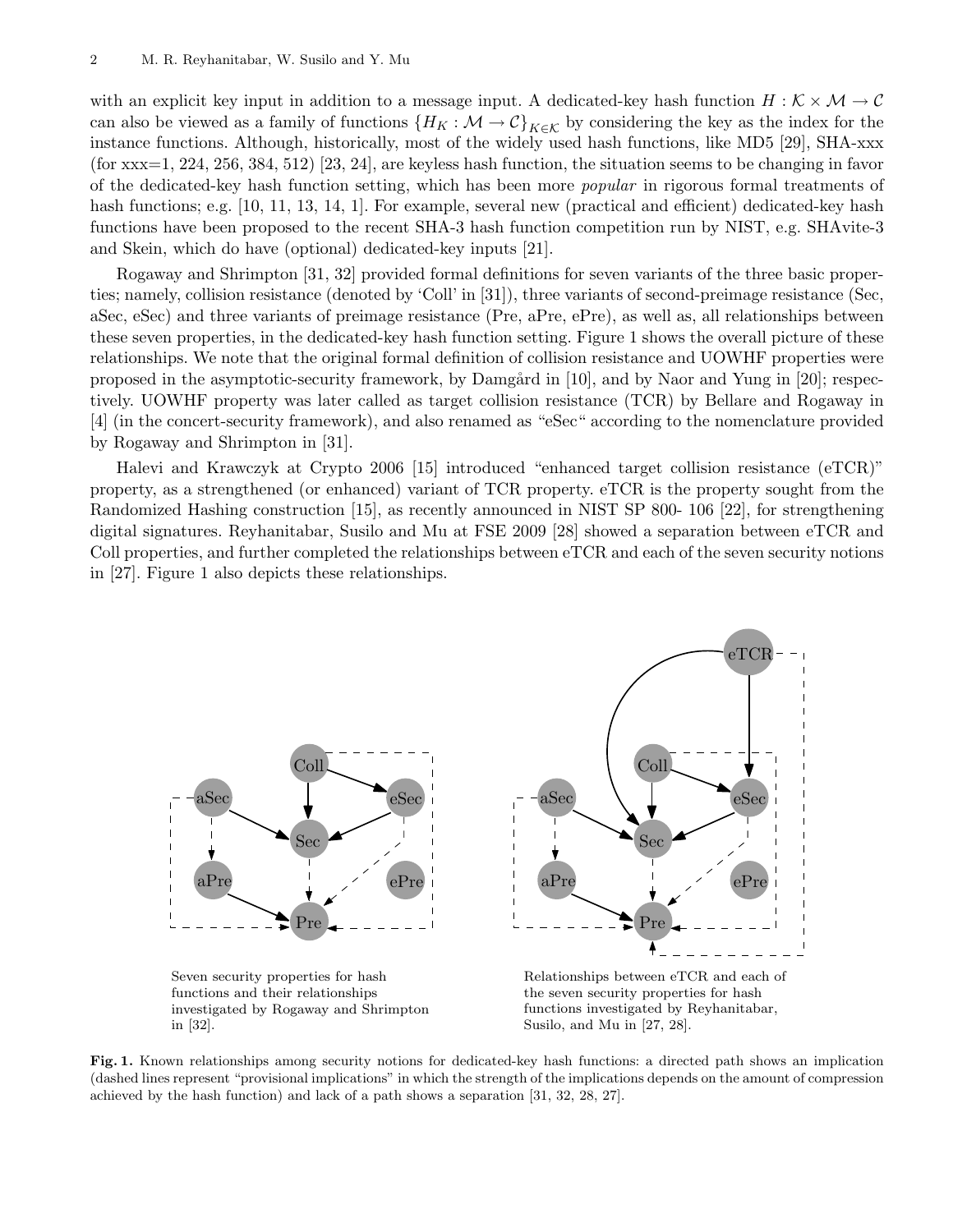In this paper we continue this interesting line of research by further investigating the security notions for dedicated-key hash functions. The fact that the interesting eTCR property is an enhanced variant of the well-known TCR (a.k.a. eSec or UOWHF) property has been our main motivation to investigate the possibility of further completing the set of current security notions for dedicated-key hash functions, by providing enhanced variants for the other properties. We note that an enhanced variant of collision resistance property, called "eColl", also was recently noticed by Yasuda in [33].

Nomenclature. For the seven security notions, we use the same nomenclature; i.e. Coll, Sec, aSec, eSec, Pre, aPre, ePre, as proposed by Rogaway and Shrimpton in [31]. The remaining six new strengthened variants (among the thirteen properties) are denoted by adding a prefix 's-' to the names of the related (weaker) notions; that is, s-Coll, s-Sec, s-aSec, s-eSec, s-Pre, s-aPre; respectively, where s-Coll is the strengthened variant of Coll, and so forth. We use prefix s− (for 'strengthened') instead of e− (for 'enhanced'), to prevent any ambiguity among the names, as the prefix 'e' has already been used by Rogaway and Shrimpton in [31] to stand for 'everywhere' variants in eSec and ePre properties. Note that now according to our new notations, 's-eSec' stands for the 'eTCR' property of [15] and s-Coll is the same property as eColl in [33].

OUR CONTRIBUTIONS. First, we provide a new extended set of strengthened (enhanced) security notions for dedicated-key hash functions, which include the eTCR property put forth by Halevi and Krawczyk in [15] (denoted by 's-eSec' in this paper), eColl property introduced by Yasuda in [33] (denoted as 's-Coll' in this paper), as well as four new properties which we introduce in this paper; namely, s-Sec, s-aSec, s-Pre, s-aPre. Then, as our second and main contribution, we work out all relationships among the (thirteen) security properties including the (six) enhanced properties; i.e. s-Coll, s-Sec, s-aSec, s-eSec, s-Pre, s-aPre , and the well-known seven properties; i.e. Coll, Sec, aSec, eSec, Pre, aPre, ePre.

Figure 2 illustrates the relationships among the security notions. A solid directed edge ' $A \rightarrow B$ ' shows a security-preserving reduction from the notion A to the notion B, and a dashed directed edge 'A  $-\rightarrow$  $B'$  represents a provisional reduction (i.e. with some security loss) from  $A$  to  $B$ . (Formal definitions of the security-preserving and provisional implications are given in Sec. 3.) The top graph illustrates the essential "edges" that can be composed to construct the "paths" showing all other implications; for instance, combining Coll  $\rightarrow$  eSec and eSec  $\rightarrow$  Sec edges one gets Coll  $\rightarrow$  Sec (which is not explicitly shown in the graph), and so on. The lack of a directed path from A to B in the graph means a separation. The three tables below the graph detail all the relationships, where an entry at row A and column B shows whether the property A implies the property B, or there is a separation; trivial equivalences are denoted by  $=$ .

NOTATIONS. If A is a randomized algorithm then by  $y = A(x_1, \dots, x_n; R)$  it is meant that y is the output of A on inputs  $x_1, \dots, x_n$  when it is provided with random coins (tape) R. By  $y \stackrel{\$}{\leftarrow} A(x_1, \dots, x_n)$  it is meant that the tape R is chosen at random and y is set to be  $y = A(x_1, \dots, x_n; R)$ . To show that an algorithm A is run without any input (*i.e.* when the input is an empty string) we use either the notation  $y \stackrel{\$}{\leftarrow} A()$  or  $y \stackrel{\$}{\leftarrow} A(\emptyset)$ . By time complexity of an algorithm we mean the running time, relative to some fixed model of computation (e.g. RAM) plus the size of the description of the algorithm using some fixed encoding method. If X is a finite set, by  $x \stackrel{\$}{\leftarrow} X$  it is meant that x is chosen from X uniformly at random. For a binary string  $M = M_1||M_2||\cdots||M_m$ , let  $M_{1...n}$  denote the first n bits of M and |M| denote its length in bits (where  $n \leq m = |M|$ ). Let val(.) be a function that on input a binary string M, considered as an unsigned binary number (with some fixed bit position numbering), returns its decimal value. For a positive integer  $m$ , let  $\langle m \rangle_b$  denotes binary representation of m by a string of length exactly b bits. If S is a finite set we denote size of S by |S|. The set of all binary strings of length n bits (for some positive integer n) is denoted as  $\{0,1\}^n$ , the set of all binary strings whose lengths are variable but upper-bounded by N is denoted by  $\{0,1\}^{\leq N}$  and the set of all binary strings of arbitrary length is denoted by  ${0,1}^*$ .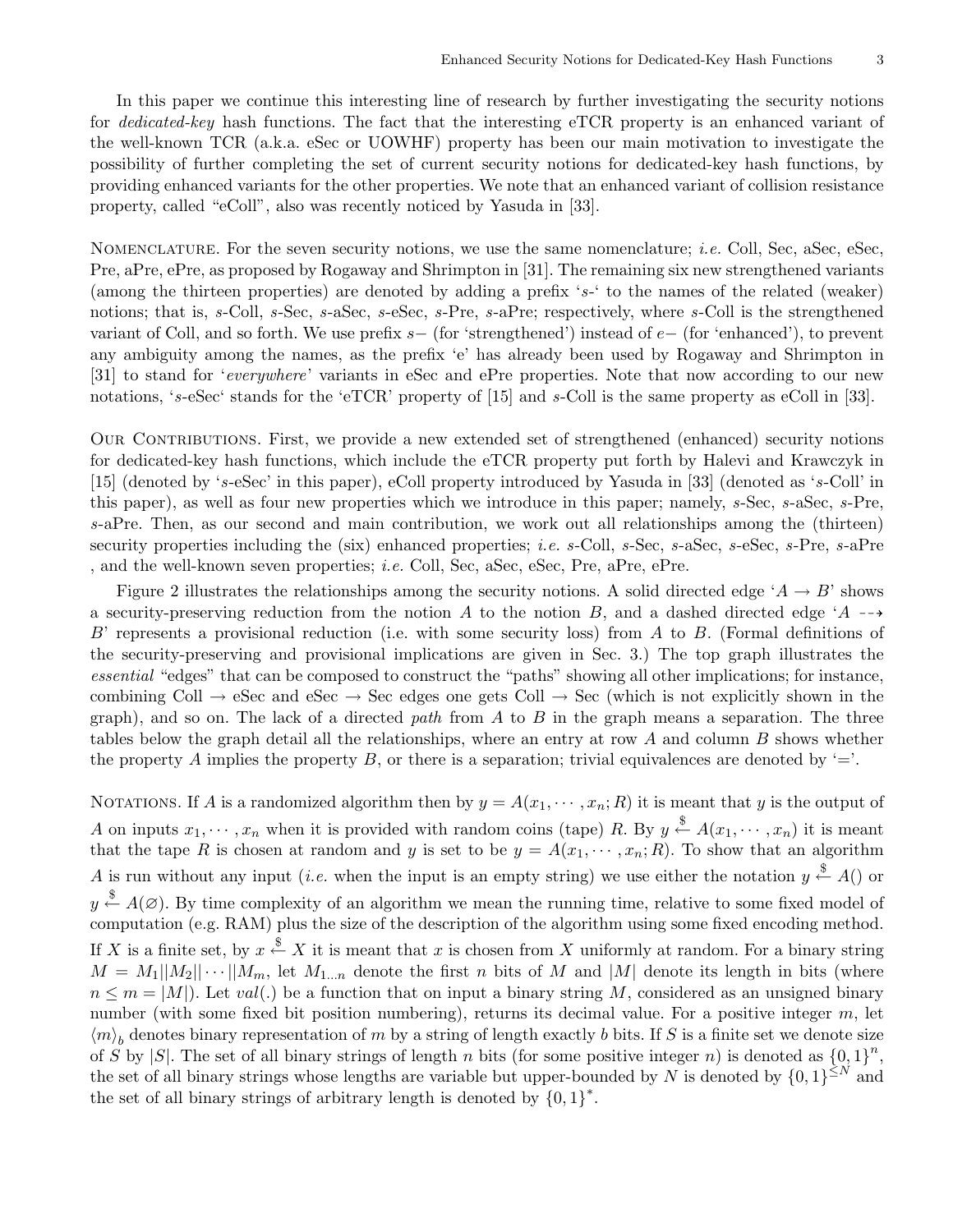

 $\mid$ s-Coll (eColl) $\mid$ s-Sec  $\mid$ s-aSec (eTCR)  $\mid$ s-Pre  $\mid$ s-aPre

| $s$ -Coll $(eColl)$ |  |   | ്റാ |  |
|---------------------|--|---|-----|--|
| s-Sec               |  | → |     |  |
| s-aSec              |  | - |     |  |
| $s$ -eSec (eTCR)    |  |   |     |  |
| $s$ -Pre            |  | ∸ |     |  |
| s-aPre              |  |   |     |  |
|                     |  |   |     |  |

|                     | Coll | Sec  | aSec | eSec(TCR) | Pre | aPre    | ePre |
|---------------------|------|------|------|-----------|-----|---------|------|
| s-Coll (eColl)      |      |      | ≁►   |           |     |         |      |
| s-Sec               |      |      | $+$  |           |     |         | $+$  |
| s-aSec              |      |      |      |           |     | $- - -$ | →    |
| $s$ -e $Sec$ (eTCR) | [28] | [27] | [27] | [27       | [27 | [97     | [27] |
| s-Pre               |      |      |      |           |     |         |      |
| $s-aPre$            |      | ≁►   | $+$  |           |     |         |      |

|           | S-COII                   | s-dec | s-abec                   | s-esec $(01 \text{ C}R)$ | s-rre                    | s-arre |
|-----------|--------------------------|-------|--------------------------|--------------------------|--------------------------|--------|
| Coll      | $\rightarrow$            | $+$   | $\overline{\phantom{a}}$ | $+$ [28]                 | $\rightarrow$            |        |
| Sec       | ≁                        | ≁►    | ≁                        | $+$ [27]                 | ≁                        |        |
| aSec      | $+$                      | ≁►    |                          | $+27$                    | $\rightarrow$            |        |
| eSec(TCR) | ≁                        | $+$   | $+$                      | $+$ [27]                 | ∸                        |        |
| Pre       |                          |       |                          | $\leftarrow$ [27]        | $\overline{\phantom{0}}$ |        |
| aPre      |                          |       |                          | $\blacksquare$ 27        | ∸                        |        |
| ePre      | $\overline{\phantom{a}}$ |       | $\rightarrow$            | $+$ [27]                 | $\overline{\phantom{a}}$ |        |

 $\left[ \begin{array}{c|c} \circ \text{Coll} & \circ \text{Soc} & \circ \text{Soc} & \circ \text{Soc} & \circ \text{CTCR} \end{array} \right]$  s-pre s-a Pre s-a-Pre s-a-Pre s-a-Pre s-a-Pre s-a-Pre s-a-Pre s-a-Pre s-a-Pre s-a-Pre s-a-Pre s-a-Pre s-a-Pre s-a-Pre s-a-Pre s-a-Pre s-a-Pre s-a-Pre s-a-

Fig. 2. A full picture of the relationships among the security notions. Note that the top graph only illustrates the *essential* "edges" that can be composed to construct the "paths" showing all other implications. The lack of a directed path in the graph means a separation, while separations are explicitly denoted by  $\rightarrow$  in the tables.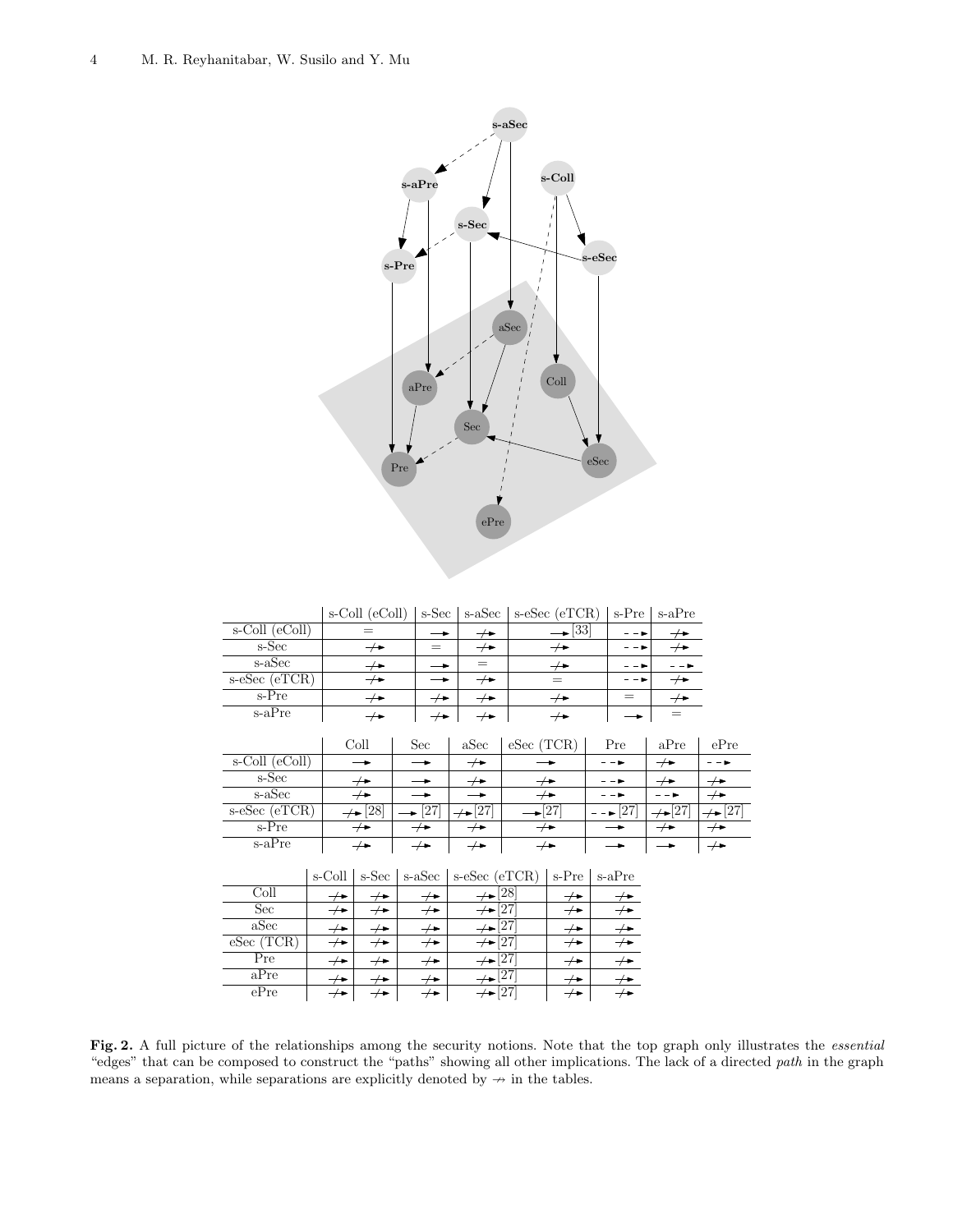#### 2 Definitions of Security Notions

In this section, adopting the conventions of the concrete-security framework [8, 3, 7, 6, 5], we provide definitions of the security notions for a dedicated-key hash function  $H : \mathcal{K} \times \mathcal{M} \to \mathcal{C}$ , where  $\mathcal{C} = \{0,1\}^n$  for some positive integer n, the key space K is some nonempty finite set and the message space  $\mathcal{M} \subseteq \{0,1\}^*$ ; such that  ${0,1}^{\delta} \subseteq M$  for at least a positive integer  $\delta$ . For any  $M \in \mathcal{M}$  and  $K \in \mathcal{K}$ , we use the notations  $H_K(M)$  and  $H(K, M)$  interchangeably. Note that this description of a hash function is generic enough to be applied when one considering: a Fixed-Input-Length (FIL) hash function  $(i.e.$  a compression function), where  $\mathcal{M} = \{0,1\}^{m}$ ; a Variable-Input-Length (VIL) hash function, where  $\mathcal{M} = \{0,1\}^{<\lambda}$  for some (huge) value  $\lambda$ (e.g.  $\lambda = 2^{64}$  as in SHA-1); or even an Arbitrary-Input-Length (AIL) hash function, where  $\mathcal{M} = \{0, 1\}^*$ .

Let  $T_{H,\delta}$  denote the time complexity of the most efficient algorithm that can compute  $H(K, M)$ , for any  $M \in \{0,1\}^{\delta} \subseteq \mathcal{M}$  and  $K \in \mathcal{M}$ , plus the time complexity of the most efficient algorithm that can sample from the finite set  $K$ .

As usual in concrete-security definitions, we use the resource parameterized function  $\text{Adv}_{H}^{\text{xxx}}(t,\ell)$  to denote the maximal value of the adversarial advantage (*i.e.*  $Adv_H^{xxx}(t, \ell) = max_A \{Adv_H^{xxx}(A)\}\)$  over all adversaries  $A$ , attacking xxx property of  $H$ , that have time complexity at most  $t$  and use messages of length at most  $\ell$  bits. We say that H is  $(t, \ell, \epsilon)$ -xxx secure if  $\text{Adv}_{H}^{\text{xxx}}(t, \ell) < \epsilon$ .

In the sequel, we firstly review the seven properties; namely, Coll, Sec, aSec, eSec, Pre, aPre and ePre, put forth by Rogaway and Shrimpton in [31]. Then, we proceed by providing a new set of extended properties for a dedicated-key hash function, which includes enhanced (or strengthened) variants of the security properties considered by Rogaway and Shrimpton in [31].

We remind that the security notions for a dedicated-key hash functions can be either known-key properties, or secret-key (a.k.a. hidden-key ) properties. All the security properties considered in this paper belong to the known-key security setting where at some stage during the attack game, key(s) will be known to the adversary. There are some other applications of dedicated-key hash functions; e.g. as a MAC or PRF primitive, where the key must be kept secret throughout the attack game.

#### 2.1 Previously Considered Seven Security Notions

The advantage measures for an adversary A, attacking any of the seven security properties of a dedicated-key hash function  $H$ , are defined (compactly) in Fig. 3.

Note that for some of the notions (namely,  $\text{Sec}[\delta]$ ,  $\text{Sec}[\delta]$ ,  $\text{Sec}[\delta]$ ,  $\text{Pre}[\delta]$ , and  $\text{aPre}[\delta]$ ) the advantage function is parameterized by a parameter  $\delta$  where  $\{0,1\}^{\delta} \subseteq \mathcal{M}$ . In the case of eSec property the parameter  $\delta$  is implicit in the definition and assumed to be the length of the first (*i.e.* the target) message M output by the adversary.

#### 2.2 Enhanced Security Notions

We have noticed that the newly emerged notion of "enhanced target collision resistance" (eTCR), put forth by Halevi and Krawczyk in [15], does not belong to the set of the seven properties, and actually eTCR is an strengthened variant of TCR (*i.e.* UOWHF or eSec) property. Considering the definition of eTCR property and its application, we are motivated to study whether it is possible to provide (sensible) enhanced variants for the other properties of the set of the seven security properties in [31], in a similar way that TCR (eSec) is enhanced to eTCR. That is, by giving the adversaries more freedom in selecting a new (second) key and relaxing the corresponding success (winning) conditions in the attack games defining the properties. Interestingly, all properties except 'ePre' are shown to be enhanceable. The definitions and discussions are provided in the sequel.

DEFINITIONS. For the six strengthened security notions, the advantage functions of an adversary A attacking H are defined in Fig. 4. For any property  $\mathsf{xxx} \in \{s\text{-Coll}, s\text{-}Sec[\delta], s\text{-}Sec[\delta], s\text{-}Pic[\delta], s\text{-}Pre[\delta], s\text{-}Are[\delta]\}$ , we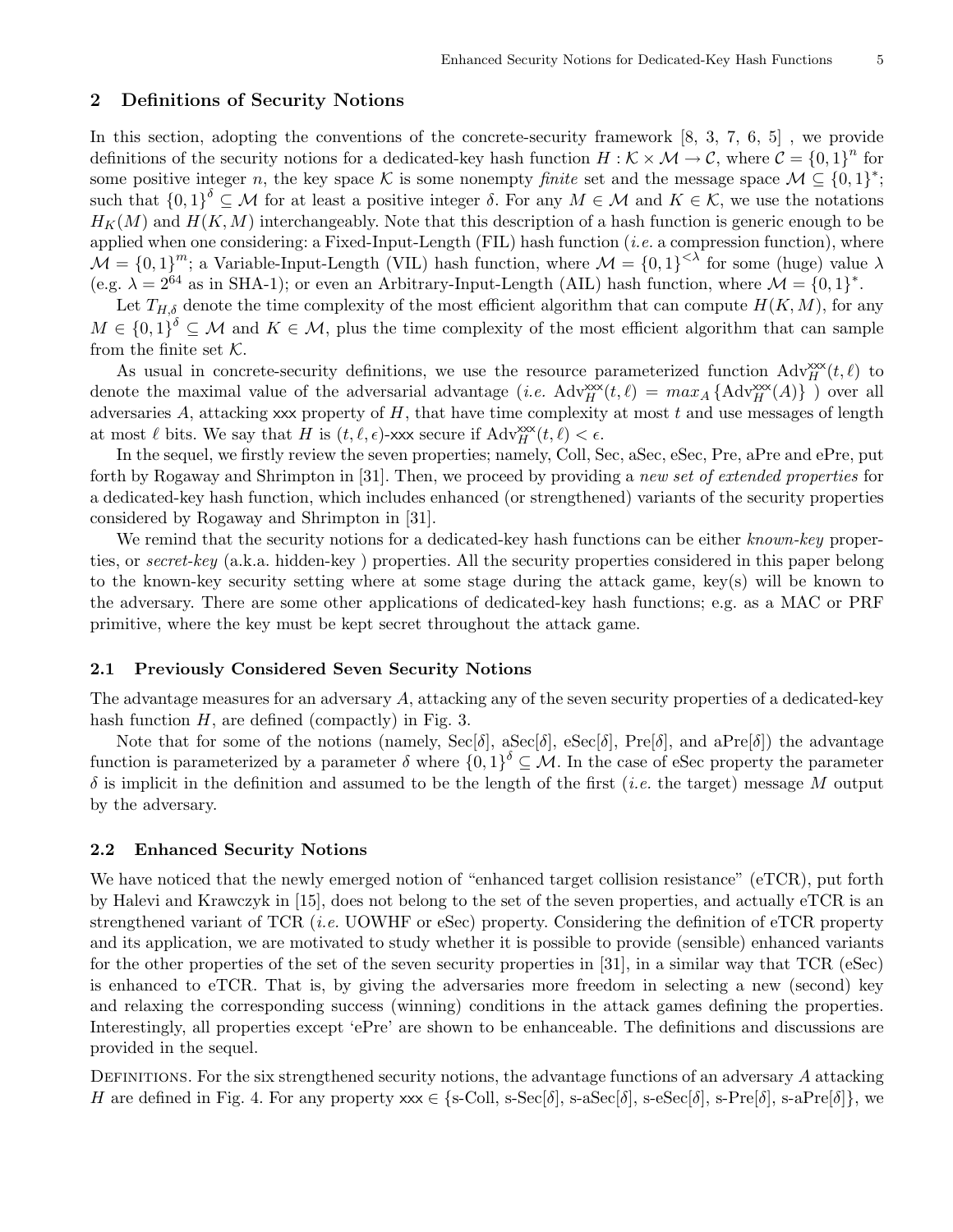$$
Adv_H^{Coll}(A) = Pr\left[K \stackrel{\$}{\leftarrow} K; (M, M') \stackrel{\$}{\leftarrow} A(K): M \neq M' \land H_K(M) = H_K(M')\right]
$$
\n
$$
Adv_H^{Sec[\delta]}(A) = Pr\left[K \stackrel{\$}{\leftarrow} K; M \stackrel{\$}{\leftarrow} \{0,1\}^{\delta}; \quad : M \neq M' \land H_K(M) = H_K(M')\right]
$$
\n
$$
Adv_H^{Sec[\delta]}(A) = Pr\left[M \stackrel{\$}{\leftarrow} A(K, M) : M \neq M' \land H_K(M) = H_K(M')\right]
$$
\n
$$
Adv_H^{Sec[\delta]}(A) = Pr\left[M \stackrel{\$}{\leftarrow} \{0,1\}^{\delta}; \quad M' \stackrel{\$}{\leftarrow} A_2(M, State) : M \neq M' \land H_K(M) = H_K(M')\right]
$$
\n
$$
Adv_H^{eSec[\delta]}(A) = Pr\left[K \stackrel{\$}{\leftarrow} K; \quad M' \stackrel{\$}{\leftarrow} A_2(K, State) : M \neq M' \land H_K(M) = H_K(M')\right]
$$
\n
$$
Adv_H^{Pre[\delta]}(A) = Pr\left[K \stackrel{\$}{\leftarrow} K; M \stackrel{\$}{\leftarrow} \{0,1\}^{\delta}; Y \leftarrow H_K(M); \quad : H_K(M') = Y\right]
$$
\n
$$
Adv_H^{Pre[\delta]}(A) = Pr\left[M \stackrel{\$}{\leftarrow} A(K, Y) : H_K(M) = H_K(M') = Y\right]
$$
\n
$$
Adv_H^{Pre[\delta]}(A) = Pr\left[M \stackrel{\$}{\leftarrow} \{0,1\}^{\delta}; Y \leftarrow H_K(M); \quad : H_K(M') = Y\right]
$$
\n
$$
Adv_H^{ePre[\delta]}(A) = Pr\left[(K, State) \stackrel{\$}{\leftarrow} A_1(); K \stackrel{\$}{\leftarrow} K; M' \stackrel{\$}{\leftarrow} A_2(K, State) : H_K(M') = Y\right]
$$

Fig. 3. Definitions of the seven security notions for a dedicated-key hash function [31].

say that H is  $(t, \ell, \epsilon)$ -xxx if  $\text{Adv}_{H}^{\text{xxx}}(t, \ell) < \epsilon$ . Note that some of the notions (namely, s-Sec[ $\delta$ ], s-aSec[ $\delta$ ], s-eSec[ $\delta$ ], s-Pre[ $\delta$ ] and s-aPre[ $\delta$ ]) are parameterized by  $\delta$  where  $\{0,1\}^{\delta} \subseteq \mathcal{M}$ . In the case of s-eSec (*i.e.* eTCR) property the parameter  $\delta$  is implicit in the definition and assumed to be the length of the first (*i.e.* target) message M output by the adversary. If H is a compression function (*i.e.* an FIL hash function), then parameters  $\delta$  and  $\ell$  will be the same as the (fixed) input length of the compression function and hence are omitted from the notations.

The Case for ePre. Unlike the other six properties, ePre notion of security cannot be strengthened by allowing the adversary to select a new key  $K'$  in the second phase of its attack, as used to define new enhanced variants in Fig. 4. This is because there will remain no random challenge to be given to the adversary in such a game and hence a trivial adversary will always exist. To make this clear, let's try to strengthen the ePre property in the same way that was done for other properties in Fig. 4. Doing so, one gets the following advantage measure:

$$
\Pr\left[(Y, State) \stackrel{\$}{\leftarrow} A_1(); K \stackrel{\$}{\leftarrow} \mathcal{K}; (K', M') \stackrel{\$}{\leftarrow} A_2(K, State) : H_{K'}(M') = Y\right]
$$

Clearly, as the winning condition (*i.e.*  $H_{K'}(M') = Y$ ) does not involve the only random challenge (*i.e.* K) in the attack game, a trivial adversary, which selects arbitrary K' and M'; computes  $H_{K'}(M') = Y$ , and outputs Y and  $(K', M')$ , always wins this game with probability one.

Remark 1. We notice that the parametrization of some of the security properties by  $\delta$  is mainly aimed to handle some subtle technical issues as follows:

– Efficient sampling from a set of messages according to the uniform distribution requires the set to be finite. For an arbitrary-input-length hash function, with  $\mathcal{M} = \{0, 1\}^*$ , the message space is infinite, and hence cannot be sampled uniformly at random. Clearly, if  $H$  is an FIL hash function (*i.e.* a compression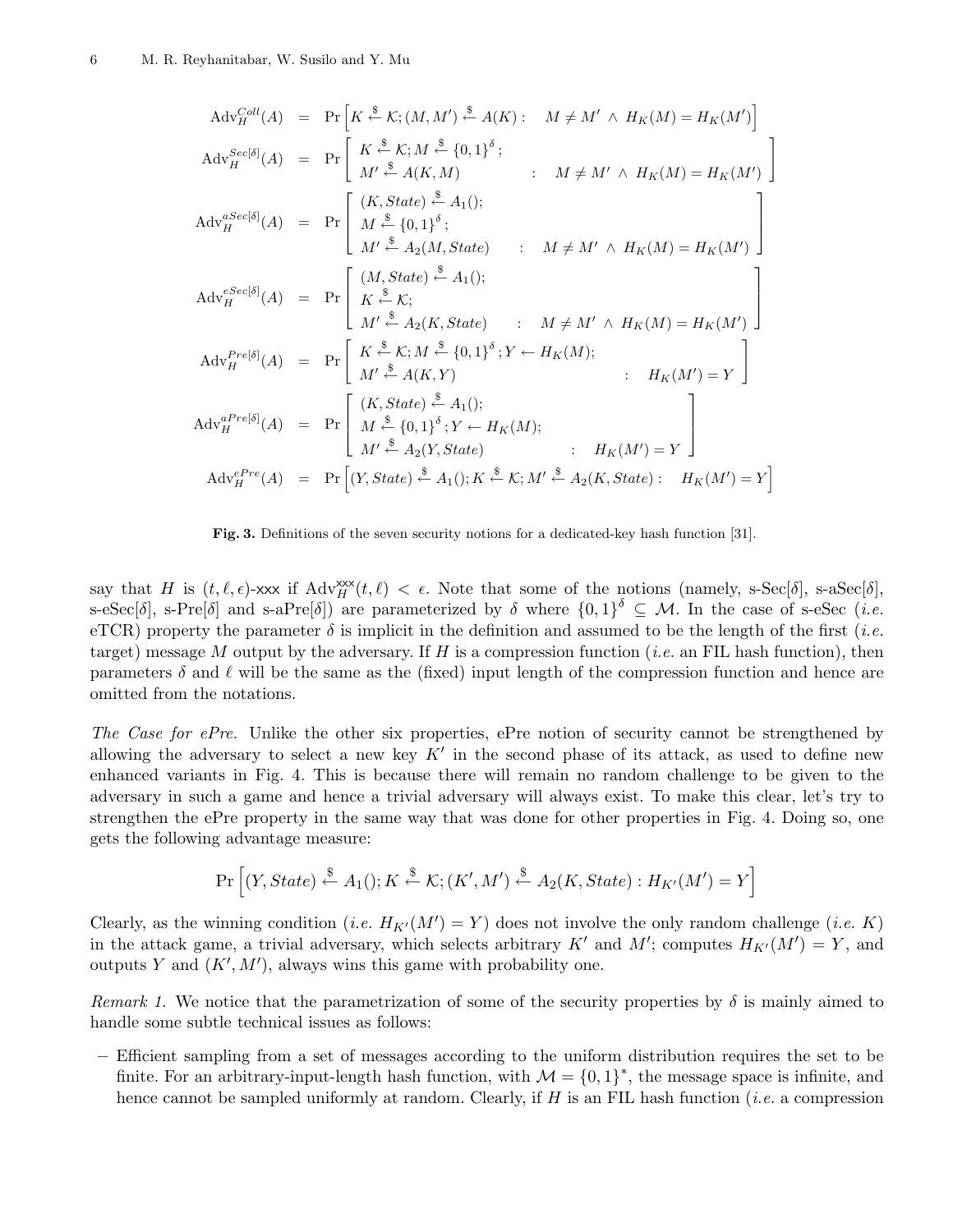$$
Adv_{H}^{S\text{-Coll}}(A) = \Pr\left[K \stackrel{\$}{\leftarrow} K; (M, M', K') \stackrel{\$}{\leftarrow} A(K) : (K, M) \neq (K', M') \land H_{K}(M) = H_{K'}(M')\right]
$$
\n
$$
Adv_{H}^{S\text{-}Sec[\delta]}(A) = \Pr\left[K \stackrel{\$}{\leftarrow} K; M \stackrel{\$}{\leftarrow} A(K, M) : (K, M) \neq (K', M') \land H_{K}(M) = H_{K'}(M')\right]\right]
$$
\n
$$
Adv_{H}^{S\text{-}aSec[\delta]}(A) = \Pr\left[K \stackrel{\$}{\leftarrow} K; M \stackrel{\$}{\leftarrow} A_{1}(K, M) : (K, M) \neq (K', M') \land H_{K}(M) = H_{K'}(M')\right]\right]
$$
\n
$$
Adv_{H}^{S\text{-}aSec[\delta]}(A) = \Pr\left[K \stackrel{\$}{\leftarrow} A_{2}(M, State) : (K, M) \neq (K', M') \land H_{K}(M) = H_{K'}(M')\right]\right]
$$
\n
$$
Adv_{H}^{S\text{-}eSec[\delta]}(A) = \Pr\left[K \stackrel{\$}{\leftarrow} K; K; M \stackrel{\$}{\leftarrow} A_{2}(K, State) : (K, M) \neq (K', M') \land H_{K}(M) = H_{K'}(M')\right]\right]
$$
\n
$$
Adv_{H}^{S\text{-}Pre[\delta]}(A) = \Pr\left[K \stackrel{\$}{\leftarrow} K; M \stackrel{\$}{\leftarrow} A_{2}(K, State) : (K, M) \neq (K', M') \land H_{K}(M) = H_{K'}(M')\right]\right]
$$
\n
$$
Adv_{H}^{S\text{-}aPre[\delta]}(A) = \Pr\left[K \stackrel{\$}{\leftarrow} K; M \stackrel{\$}{\leftarrow} A_{2}(K, State) : H_{K'}(M') = Y\right]\right]
$$
\n
$$
Adv_{H}^{S\text{-}aPre[\delta]}(A) = \Pr\left[K \stackrel{\$}{\leftarrow} A; (0,1)^{\delta}; Y \leftarrow H_{K}(M); M \neq (M') = Y\right]
$$

Fig. 4. Definitions of enhanced properties for a dedicated-key hash function.

function), with  $\mathcal{M} = \{0,1\}^m$ , then parameter  $\delta$  (and also the resource parameter  $\ell$ ) will be the same as the fixed input length of the compression function (*i.e.*  $\delta = \ell = m$ ), and hence can be omitted.

– The ideal security level, measured in terms of time complexity of attacks, for (variants of) second preimage resistance and preimage resistance properties considering a hash function  $H: \mathcal{K} \times \mathcal{M} \to \{0,1\}^n$  is  $2^n$ , due to a simple generic (random search) attack. Clearly, if the length of target message strings is "too short" (e.g.  $\delta < n$ ), then one will be able to simply search the input message space in less than  $2^n$  steps. On the other hand, for iterated hash functions if the length of a target input message is "too long"; e.g.  $\delta = 2^l$  blocks for some large l, then there are generic long message second preimage attacks, put forth by Kelsey and Schneier  $[16]$ , with reduced time complexity compared to the ideal  $2^n$  level for too long target messages, e.g. when  $l = n/2$ . Therefore, explicitly parameterizing the properties by the length of the target messages, *i.e.*  $\delta$ , can clearly show these dependencies of the advantage functions on the target message length.

#### 3 Relationships among the Security Notions

In this section, we provide the details of the "new" relationships (implications and separations) between any two properties among the thirteen security properties as defined in Fig. 3 and Fig. 4. Noticing that the relationships among the seven security properties in Fig. 3 were shown in [31, 32], and the relationships between eTCR (s-eSec) and other properties were demonstrated in [27, 28, 33], we complete all the remaining new relationships. The summary of our results is shown in Fig. 2, where we use the conventions explained in the sequel to represent the relationships.

#### 3.1 Security Preserving Implications

A solid directed line from a security notion xxx to a security notion yyy (*i.e.* xxx  $\rightarrow$  yyy) is used to represent a security-preserving reduction from xxx to yyy. All security-preserving implications in this paper are easily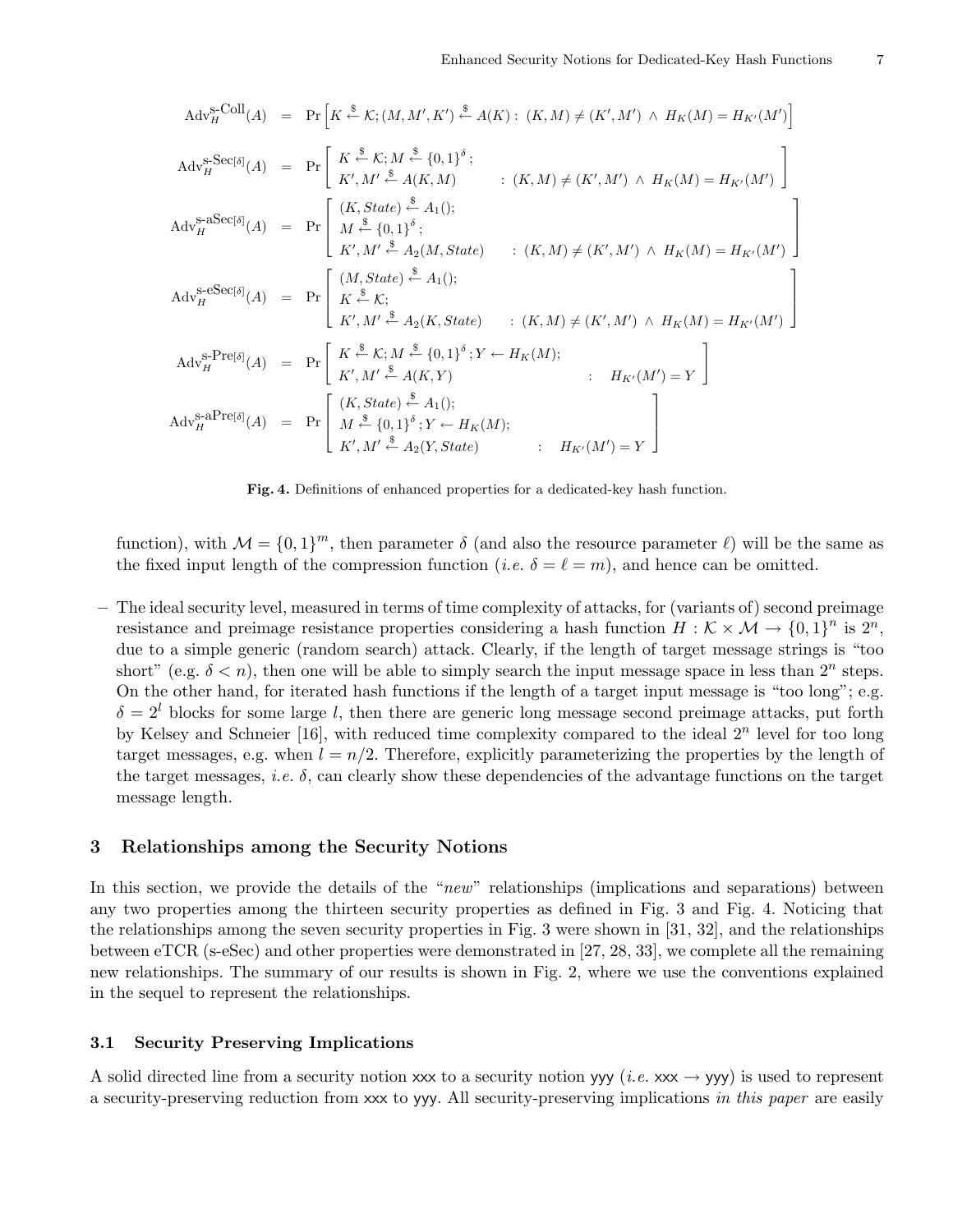provable by a tight concrete bound of the form  $\text{Adv}_{H}^{\text{yyy}}(t') \leq \text{Adv}_{H}^{\text{xxx}}(t)$ , where  $t' = t - c$  for some small constant c. That is, for any hash function  $H : \mathcal{K} \times \mathcal{M} \to \{0,1\}^n$ , if H is secure in the xxx sense then it is also secure in the yyy sense.

**Lemma 1.** For any dedicated-key hash function  $H : \mathcal{K} \times \mathcal{M} \to \{0,1\}^n$ , and for any fixed value of  $\delta$  such that  $\{0,1\}^{\delta} \subseteq \mathcal{M}$ , let xxx be any property  $\in$  {Coll, Sec[ $\delta$ ], aSec[ $\delta$ ], eSec[ $\delta$ ], Pre[ $\delta$ ], aPre[ $\delta$ ] }; we have s-xxx  $\rightarrow$  xxx.

*Proof.* It is straightforward to see that  $\text{Adv}_{H}^{\text{xxx}}(t) \leq \text{Adv}_{H}^{s-\text{xxx}}(t)$ , just by considering the definitions of the security notions and their "strengthened" variants in Fig. 3 and Fig. 4, respectively. Note that in defining game for a strengthened notion s-xxx, the adversary is given more power by being allowed to choose a different key  $K'$ , and hence any adversary A that can succeed in playing xxx game (where it does not get to choose a second key) will clearly succeed in the game defining s-xxx (where it gets to choose a second key at will).  $\Box$ 

The following implications are also straightforward to show by simple security-preserving reductions.

**Theorem 1.** For any dedicated-key hash function  $H : K \times M \to \{0,1\}^n$ , and for any fixed value of  $\delta$  such that  $\{0,1\}^{\delta} \subseteq \mathcal{M}$ , we have:

1. s-Coll  $\rightarrow$  s-Sec[ $\delta$ ] 2. s-Coll  $\rightarrow$  s-eSec[ $\delta$ ] 3. s-Coll  $\rightarrow$  Sec[ $\delta$ ] 4. s-Coll  $\rightarrow eSec[\delta]$ 5. s-a $Sec[\delta] \rightarrow s-Sec[\delta]$ 6. s-a $Sec[\delta] \rightarrow Sec[\delta]$ 7.  $s\text{-}eSec[\delta] \rightarrow s\text{-}Sec[\delta]$ 8. s-eSec[ $\delta \rightarrow Sec[\delta]$ 9.  $s$ -a $Pre[\delta] \rightarrow s$ - $Pre[\delta]$ 10. s-a $Pre[\delta] \rightarrow Pre[\delta]$ 

*Proof.* We prove the case for s-Coll  $\rightarrow$  s-Sec[δ]. Let A be an adversary that can break s-Sec[δ] property of H with advantage  $\epsilon$  and using time t. It is easy to construct an adversary B against s-Coll property of H with the same advantage, as follows:

Algorithm  $B(K)$  $M \overset{\$}{\leftarrow} \{0,1\}^{\delta}$  $(K', M') \stackrel{\$}{\leftarrow} A(K, M);$ return  $(M, M', K')$ 

When A wins in its s-Sec[ $\delta$ ] attack; *i.e.*  $(K, M) \neq (K', M')$  and  $H_K(M) = H_{K'}(M')$ , clearly A also wins in its s-Coll attack. Hence  $\text{Adv}_{H}^{s-Coll}(B) = \text{Adv}_{H}^{s-Sec[\delta]}(A)$ , and the time complexity of B is that of A plus a small constant time.

Other reductions showing the remaining security preserving implications are also quite straightforward and omitted here.  $\Box$ 

#### 3.2 Provisional Implications

A provisional implication from a security notion xxx to a security notion yyy; denoted by  $x \times - \rightarrow y \times y$ , means that there is a reduction from xxx to yyy, but the reduction is not security-preserving. That is, we can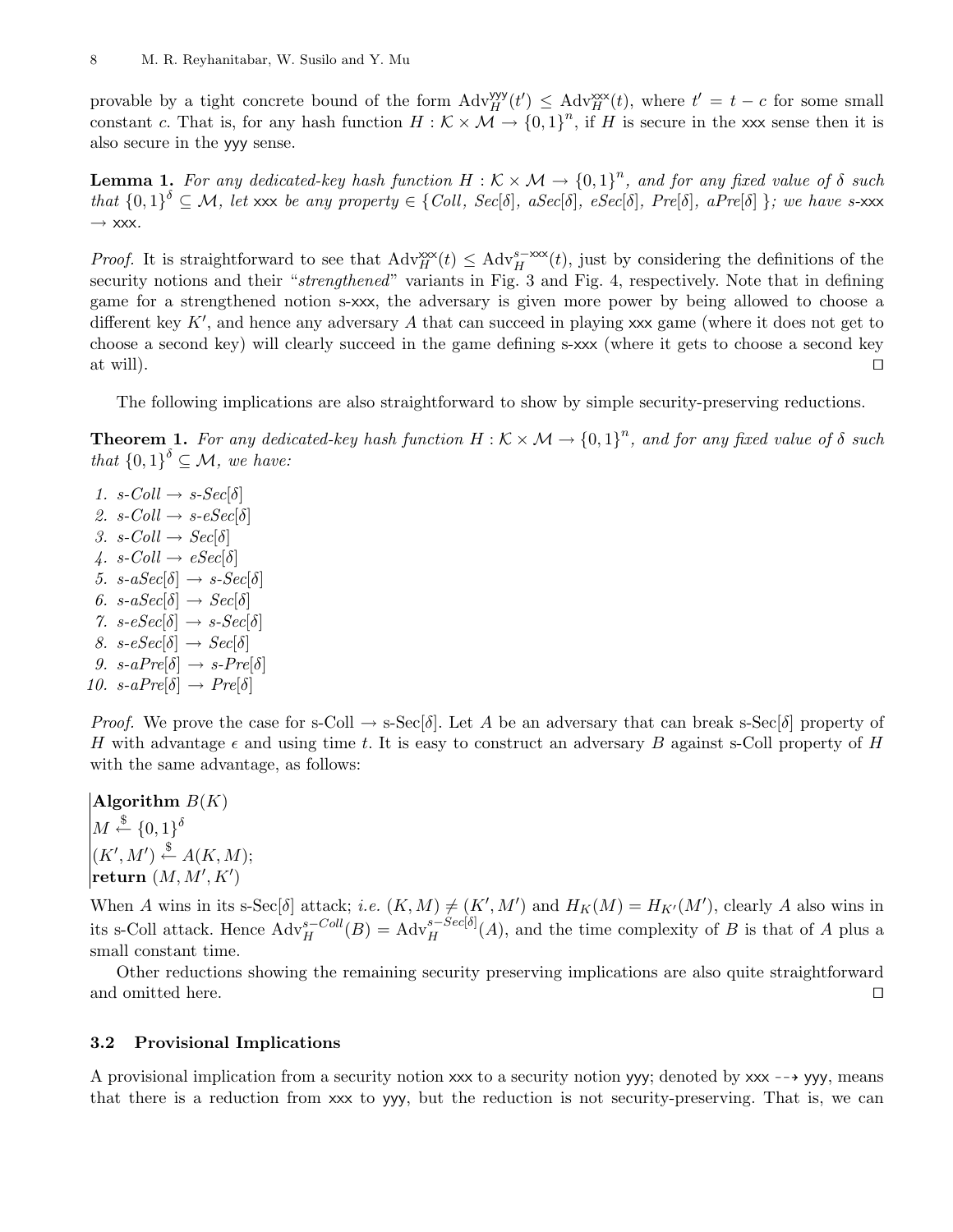upper-bound  $\text{Adv}_{H}^{\text{yyy}}(t')$  as a function of  $\text{Adv}_{H}^{\text{xxx}}(t)$ , but the inherited security guarantee for the notion yyy using such a bound is provisioned on the exact security degradation characteristics of the reduction, which usually depends on the hash function parameters, e.g. the lengths of input  $(\delta)$  and output  $(n)$ . Therefore, these provisional implications should be interpreted carefully, as for some values of the parameters (e.g. when there is little or no compression, *i.e.*  $\delta \approx n$ ) these reductions may effectively vanish.

**Theorem 2.** For any dedicated-key hash function  $H : K \times M \to \{0,1\}^n$ , and for any fixed value of parameter  $\delta$  such that  $\{0,1\}^{\delta} \subseteq \mathcal{M}$ , we have:

1. **s-Coll** 
$$
\rightarrow
$$
 **ePre**:  $Adv_H^{ePre}(t') \leq \sqrt{Adv_H^{s-Coll}(t)} + 2^{-k}$   
\n2. **s-Coll**  $\rightarrow$  **s-Pre**[ $\delta$ ]:  $Adv_H^{s-Pre[\delta]}(t') \leq 3$   $Adv_H^{s-Coll}(t) + 2^{n-\delta}$   
\n3. **s-Coll**  $\rightarrow$  **Pre**[ $\delta$ ]:  $Adv_H^{Pre[\delta]}(t') \leq 3$   $Adv_H^{s-Coll}(t) + 2^{n-\delta}$   
\n4. **s-Sec**[ $\delta$ ]  $\rightarrow$  **s-Pre**[ $\delta$ ]:  $Adv_H^{s-Pre[\delta]}(t') \leq 3$   $Adv_H^{s-Sec[\delta]}(t) + 2^{n-\delta}$   
\n5. **s-Sec**[ $\delta$ ]  $\rightarrow$  **Pre**[ $\delta$ ]:  $Adv_H^{Pre[\delta]}(t') \leq 3$   $Adv_H^{s-Sec[\delta]}(t) + 2^{n-\delta}$   
\n6. **s-ase**[ $\delta$ ]  $\rightarrow$  **s-Pre**[ $\delta$ ]:  $Adv_H^{s-Pre[\delta]}(t') \leq 3$   $Adv_H^{s-ase[\delta]}(t) + 2^{n-\delta}$   
\n7. **s-ase**[ $\delta$ ]  $\rightarrow$  **Pre**[ $\delta$ ]:  $Adv_H^{Pre[\delta]}(t') \leq 3$   $Adv_H^{s-ase[\delta]}(t) + 2^{n-\delta}$   
\n8. **s-ase**[ $\delta$ ]  $\rightarrow$  **aPre**[ $\delta$ ]:  $Adv_H^{s-are[\delta]}(t') \leq 3$   $Adv_H^{s-ase[\delta]}(t) + 2^{n-\delta}$   
\n9. **s-ase**[ $\delta$ ]  $\rightarrow$  **s-are**[ $\delta$ ]:  $Adv_H^{s-are[e\delta]}(t') \leq 3$   $Adv_H^{s-ase[\delta]}(t) + 2^{n-\delta}$   
\n10. 

where  $t' = t - cT_{H,\delta}$ , for some small non-negative constant c, and  $T_{H,\delta}$  denotes the time for one computation of  $H$ .

*Proof.* We prove the first, fourth, and ninth cases, *i.e.* 's-Coll  $-\rightarrow$  ePre', 's-Sec[ $\delta$ ]  $-\rightarrow$  s-Pre[ $\delta$ ]', and 's-aSec[ $\delta$ ]  $\rightarrow$  s-aPre[δ]'. Note that these are the three new essential provisional implications as depicted in Fig. 2. (We remind that the other two essential provisional implications, namely 'Sec  $\rightarrow$  Pre' and 'aSec  $\rightarrow$  aPre', in Fig. 2, are already known from [32].) All other provisional implications can be straightforwardly obtained by combining these essential provisional implications with the security-preserving implications.

**Proof of 's-Coll**  $\rightarrow$  **ePre'.** We employ the Reset Lemma from [2] for our purpose. The first and main step is to express our problem in a format which can be considered as a special case of the Reset Lemma, and then we can apply the probabilistic analysis of the Reset Lemma. To simplify the representation of our proof, we denote an adversary as a single probabilistic algorithm A which uses a State variable to keep track of its several attack steps, rather than viewing A as consisting of two sub-algorithms  $A = (A_1, A_2)$ .

Let Verify $(M, K, Y)$  be a deterministic predicate to compute a boolean decision as follows:

Verify
$$
(M, K, Y)
$$
 =  $\begin{cases} 1 & \text{if } H_K(M) = Y \\ 0 & \text{otherwise} \end{cases}$ 

Let  $R \in \{0,1\}^r$  denote the random tape (*i.e.* coins) used by the probabilistic algorithm A. Using the above predicate, we can rewrite the experiment defining the ePre attack by  $A$  against  $H$  (in a format which is appropriate for our analysis) as below; where  $\varnothing$  means an empty string:

## ePre Experiment

 $R \stackrel{\$}{\leftarrow} \{0,1\}^r$ ;  $(Y, State) = A(\emptyset; R)$ ;  $K \stackrel{\$}{\leftarrow} \{0,1\}^k$ ;  $M = A(K, State; R)$ ;  $d = \text{Verify}(M, K, Y)$ ; Return d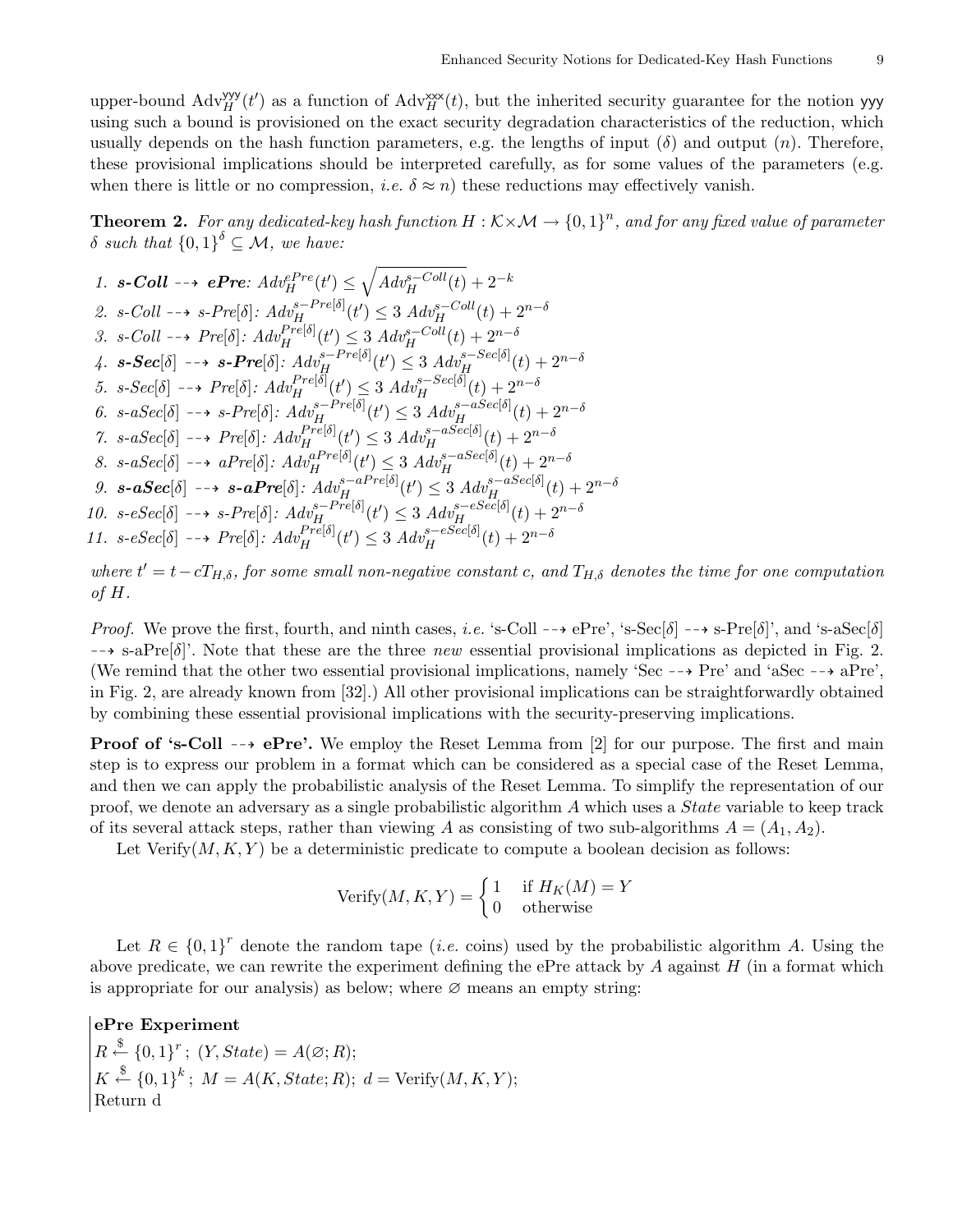Clearly probability that the above 'ePre Experiment' returns 1 is equal to  $\mathrm{Adv}_{H}^{ePre}(A)$ . Now consider the following Reset Experiment:

## Reset Experiment:

 $R \stackrel{\$}{\leftarrow} \{0,1\}^r$ ;  $(Y, State) = A(\emptyset; R)$ ;  $K1 \stackrel{\$}{\leftarrow} \{0,1\}^k$ ;  $M1 = A(K1, State; R)$ ;  $d_1 = \text{Verify}(M1, K1, Y)$ ;  $K2 \stackrel{\$}{\leftarrow} \{0,1\}^k$ ;  $M2 = A(K2, State; R)$ ;  $d_2 = \text{Verify}(M2, K2, Y)$ ; If  $(d_1 = 1 \wedge d_2 = 1 \wedge K1 \neq K2)$  then return 1 else return 0

The proof of the following proposition can be deduced as a special case of that of the Reset Lemma in [2]. We provide a proof of this probabilistic claim here for completeness, as it will also surface in several other cases in the following.

**Proposition 1.** Let p denote the probability that the ePre Experiment returns 1 (i.e.  $p = Adv_H^{ePre}(A)$ ), and q be the probability that the Reset Experiment returns 1; we have  $p \leq \sqrt{q} + 2^{-k}$ .

*Proof (Proof of the Proposition)*. For any  $R \in \{0,1\}^r$ , let  $Y_R$  and  $M_R$  denote the target hash value and the message, output by ePre adversary A having a random tape R. Define two functions  $X: \{0,1\}^r \to [0,1]$ and  $Y: \{0,1\}^r \rightarrow [0,1]$  as follows:

$$
X(R) \triangleq \Pr[\text{Verify}(M_R, K, Y_R) = 1] \tag{1}
$$

where the probability is taken over random selection of K from the key space  $\{0,1\}^k$ , and

$$
Y(R) \triangleq \Pr[\text{Verify}(M1_R, K1, Y_R) = 1 \land \text{Verify}(M2_R, K2, Y_R) = 1 \land K1 \neq K2]
$$
 (2)

where the probability is taken over random and *independent* selection of  $K1$  and  $K2$  from the key space  ${0,1}^k$ . By a simple argument, noting that K1 and K2 are chosen independently and using the fact that  $Pr(E \wedge \overline{F}) \geq Pr(E) - Pr(F)$  for any two events E and F, we have:

$$
Y(R) = \Pr[\text{Verify}(M1_R, K1, Y_R) = 1] . \Pr[\text{Verify}(M2_R, K2, Y_R) = 1 \land K1 \neq K2]
$$
  
\n
$$
\geq X(R)[X(R) - 2^{-k}]
$$
\n(3)

We can view functions X and Y as random variables over sample space  $\{0,1\}^r$  of random tape used by probabilistic algorithm A. Now, note that the probabilities that the 'ePre Experiment' and the 'Reset Experiment' return 1 are, respectively, the expected values of the random variables  $X$  and  $Y$  with respect to R, i.e.  $p = \mathbf{E}[X]$  and  $q = \mathbf{E}[Y]$ . Using the inequality (3) and letting  $c = 2^{-k}$  we have:

$$
q = \mathbf{E}[Y] \ge \mathbf{E}[X(X-c)] = \mathbf{E}[X^2] - c\mathbf{E}[X] \ge \mathbf{E}[X]^2 - c\mathbf{E}[X] = p^2 - cp
$$

Using the above relation we have:

$$
(p - \frac{c}{2})^2 = p^2 - cp + \frac{c^2}{4} \le q + \frac{c^2}{4}
$$

and using the fact that  $\sqrt{a+b} \leq \sqrt{a}$  + b for  $a, b \geq 0$  we have:

$$
p-\frac{c}{2}\leq \sqrt{q}+\frac{c}{2}
$$

that is, (remembering  $c = 2^{-k}$ ) we get the final result as  $p \leq \sqrt{q} + 2^{-k}$ .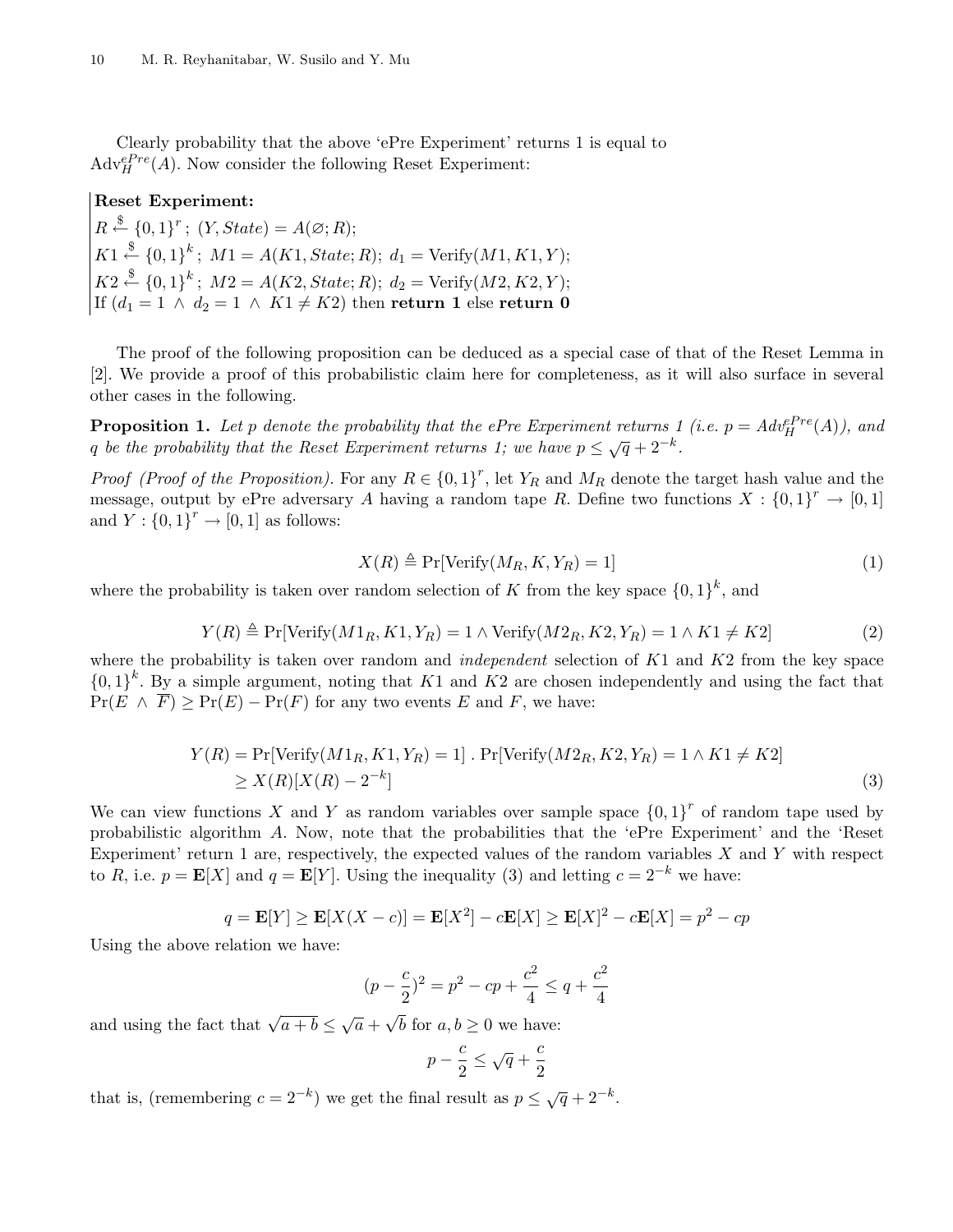To complete our proof for 's-Coll  $-\rightarrow$  ePre', we construct an adversary B against s-Coll property of H; such that  $\text{Adv}_{H}^{s-Coll}(B) = q$  as follows. Adversary B, on receiving the first random key K, chooses another random key  $K^{\prime}$  and employs A as shown in the 'Reset Experiment', by putting  $K1 = K$  and  $K2 = K^{\prime}$ . B returns  $(M1, K1)$  and  $(M2, K2)$  as colliding pair in its own s-Coll game. Advantage of B in s-Coll game will be the same as the probability that the 'Reset Experiment' returns 1. This can be easily verified by considering the condition that the 'Reset Experiment' returns 1; noticing the defining game of s-Coll property in Fig. 4, and the definition of predicate Verify $(., ., .)$ . Note that the Reset Experiment returns 1 if (Verify $(M1, K1, Y) = 1 \wedge$  Verify $(M2, K2, Y) = 1 \wedge K1 \neq K2$ ), and from the definition of Verify $(., ., .)$ this means that  $(H_{K1}(M1) = H_{K2}(M2) = Y \wedge K1 \neq K2)$ . Hence, whenever the Reset Experiment returns 1 the pair  $(K1, M1) \neq (K2, M2)$  and  $H_{K1}(M1) = H_{K2}(M2)$ , *i.e.* B succeeds in s-Coll attack against H. This ends the proof of 's-Coll  $-\rightarrow ePre'$ .

**Proof of 's-Sec**[δ]  $\rightarrow$  **s-Pre**[δ]'. Let A be any adversary that succeeds in s-Pre[δ] attack against H :  $\mathcal{K} \times \mathcal{M} \to \{0,1\}^n$ , with probability  $\epsilon' = \text{Adv}_{H}^{s-Pre[\delta]}(A)$  and having time complexity at most t'. We can construct the following adversary B against s-Sec[ $\delta$ ] property of H, which uses A as a subroutine: Adversary B, on receiving  $(K, M)$ , computes  $Y \leftarrow H_K(M)$ , runs A on input  $(K, Y)$  to get  $(K', M')$  and outputs  $(K', M')$  as its own output in s-Sec game.

Clearly the time complexity of B is that of A plus the time to compute  $Y = H_K(M)$ ; *i.e.*  $t = t' + T_{H,\delta}$ . Let  $\epsilon = \text{Adv}_{H}^{s-Sec[\delta]}(B)$ . It remains to prove that  $\epsilon' \leq 3\epsilon + 2^{n-\delta}$  as stated in the theorem.

Consider the experiment defining the s-Pre $[\delta]$  attack by A against H as follows (see Fig. 4):

$$
K \xleftarrow{\$} \{0,1\}^k \, ; \, M \xleftarrow{\$} \{0,1\}^{\delta} \, ; \, Y \leftarrow H_K(M); \, K', M' \xleftarrow{\$} A(K, Y) \tag{4}
$$

, where  $\epsilon' = \text{Adv}_{H}^{s-Pre[\delta]}(A)$  is defined as the probability that, after running the above experiment in (4), the success event,  $H_{K'}(M') = Y$ , happens.

Let  $SF_K(M)$  denote the event that (in the above experiment in (4)), the message M is sibling-free over the input space  $\{0,1\}^{\delta}$  under the function  $H_K(.)$ ; that is, there is no different message  $M' \neq M$  such that  $M' \in \{0,1\}^{\delta}$  and  $H_K(M') = H_K(M)$ . Clearly  $Pr[\text{SF}_K(M)] \leq \frac{2^n}{2^{\delta}}$  $\frac{2^n}{2^{\delta}} = 2^{n-\delta}$  because the number of siblingfree messages cannot be more than  $2^n$ , considering the fact that the range of the hash function H has  $2^n$ elements.

Let E1, E2, E3 and E4 be the following events, under the experiment in  $(4)$ :

- E1:  $H_{K'}(M') = Y$  AND  $SF_K(M)$
- E2:  $H_{K'}(M') = Y$  AND  $\overline{\text{SF}_{K}(M)}$  AND  $K' = K$  AND  $M' = M$
- E3:  $H_{K'}(M') = Y$  AND  $\overline{\text{SF}_{K}(M)}$  AND  $K' = K$  AND  $M' \neq M$

- E4:  $H_{K'}(M') = Y$  AND  $\overline{\text{SF}_{K}(M)}$  AND  $K' \neq K$ 

Let  $p_1 = \Pr[Ed], p_2 = \Pr[Ed], p_3 = \Pr[Ed],$  and  $p_4 = \Pr[Ed]$ ; where the probabilities are under the same experiment as defined in (4). Clearly E1, E2, E3, and E4 are disjoint events, and their union is the event that A succeeds in the s-Pre attack against H; i.e.  $\epsilon' = \Pr[H_{K'}(M') = Y] = p_1 + p_2 + p_3 + p_4$ . We can bound  $p_1, p_2, p_3$ , and  $p_3$  as follows:

$$
- p_1 = \Pr[H_{K'}(M') = Y \land \text{SF}_K(M)] \le \Pr[\text{SF}_K(M)] \le 2^{n-\delta}.
$$

– It is easy to verify that  $p_3 \leq \epsilon$  and  $p_4 \leq \epsilon$  as follows. Note that adversary B computes  $Y = H_K(M)$ , and if E3 happens, we have  $H_{K'}(M') = Y \wedge (K',M') \neq (K,M)$  (as  $M' \neq M$ ), and so B succeeds in s-Sec attack. Therefore,  $p_3 = \Pr[ES] \leq \text{Adv}_{H}^{s-Sec[\delta]}(B) = \epsilon$ . Similarly, if E4 happens we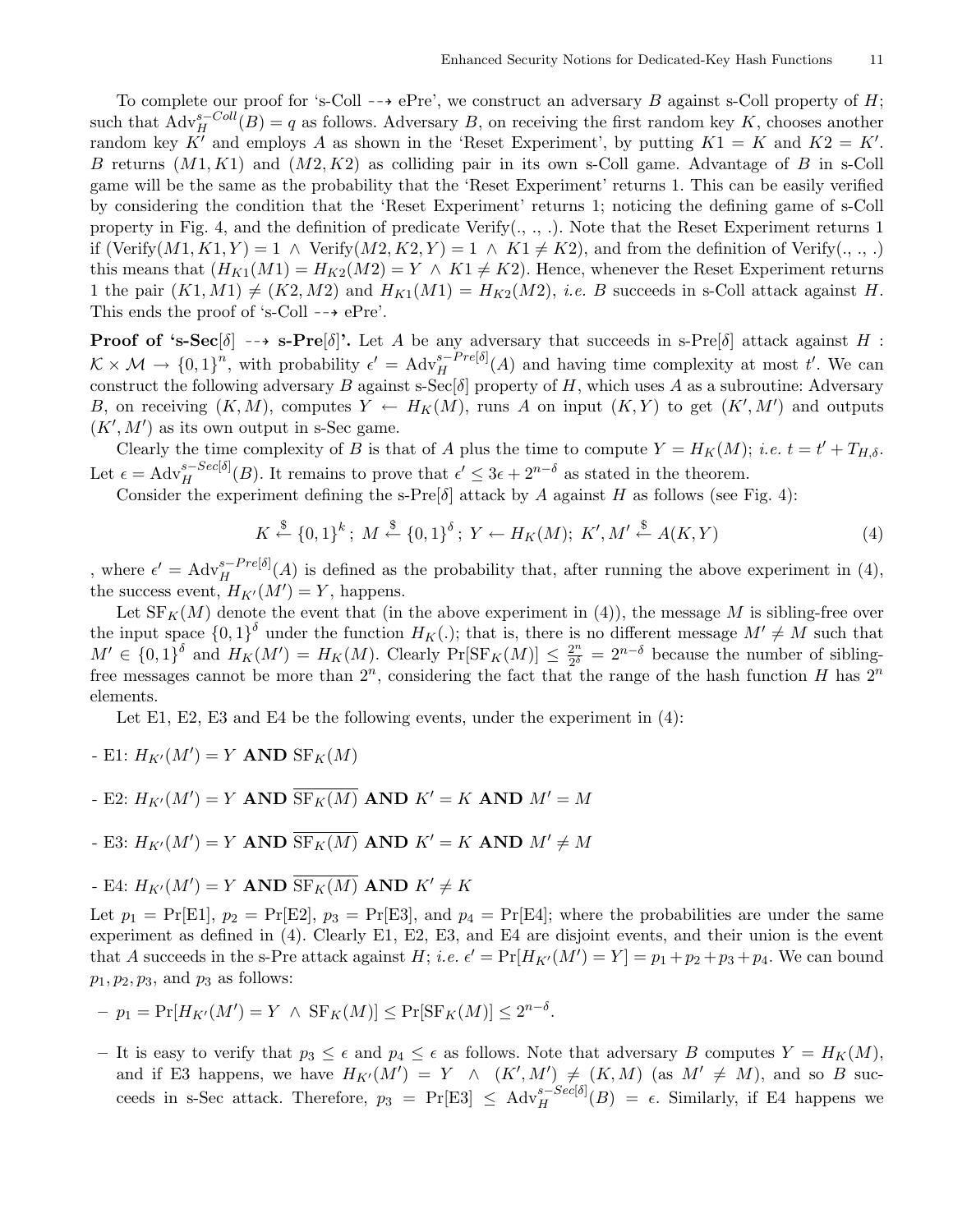have  $H_{K'}(M') = Y \wedge (K', M') \neq (K, M)$  (as  $K' \neq K$ ), and B succeeds in s-Sec attack. Hence,  $p_4 = \Pr[\text{E4}] \le \text{Adv}_{H}^{s-Sec[\delta]}(B) = \epsilon.$ 

 $- \text{ It remains to bound } p_2. \text{ We claim that } \Pr[E2] \leq \Pr[E3] \leq \epsilon. \text{ Let } H_K^{-1}(Y, \delta) \triangleq \left\{ M \in \{0,1\}^\delta \, | H_K(M) = Y \right\}$ and  $H_K^{-1}(Y) \triangleq \{M \in \mathcal{M} | H_K(M) = Y\}$ . The event  $\overline{SF_K(M)}$  means that the message M is not siblingfree over  $\{0,1\}^{\delta}$ ; that is,  $|H_K^{-1}(Y,\delta)| \geq 2$ . (Clearly if M is not sibling-free over  $\{0,1\}^{\delta} \subseteq \mathcal{M}$ , then it will not be sibling-free over M either; as  $|H_K^{-1}(Y)| \geq |H_K^{-1}(Y,\delta)| \geq 2$ . Wow, referring to the s-Pre attack experiment by A in  $(4)$ , it can be seen that adversary A is not given any information about preimage M except its hash value  $Y = H_K(M)$ . Noting that the message M is selected uniformly at random from  ${0,1}^{\delta}$  and  $|H_K^{-1}(Y,\delta)| \geq 2$ , the probability that A outputs  $M' \in H_K^{-1}(Y,\delta)$  such that  $M' = M$  is at most the probability that A outputs any arbitrary preimage in  $H_K^{-1}(\tilde{Y}) - \{M\}$ .

This ends the proof of the case for 's-Sec[ $\delta$ ] --> s-Pre[ $\delta$ ]'.

**Proof of 's-aSec**[δ]  $\rightarrow$  **s-aPre**[δ]'. The proof of this case is very similar to the previous case with some minor differences in the reduction. Let  $A = (A_1, A_2)$  be any adversary that succeeds in s-aPre[ $\delta$ ] attack against  $H: \mathcal{K} \times \mathcal{M} \to \{0,1\}^n$ , with probability  $\epsilon' = \text{Adv}_{H}^{s-Pre[\delta]}(A)$  and having time complexity at most t'. We construct an adversary  $B = (B_1, B_2)$  against s-aSec[ $\delta$ ] property of H, which uses A as a subroutine as follows:  $B_1$  just runs  $A_1$  and forwards whatever it outputs (i.e.  $(K, State)$ ) as its own output.  $B_2$  on receiving  $(M, State)$ , computes  $Y \leftarrow H_K(M)$ , runs  $A_2$  on input  $(Y, State)$  to get  $(K', M')$  and forwards this as its own output in the s-aSec attack.

The time complexity of B is that of A plus the time to compute  $Y = H_K(M)$ ; *i.e.*  $t = t' + T_{H,\delta}$ . Let  $\epsilon = \text{Adv}_{H}^{s-Sec[\delta]}(B)$ . It remains to prove that  $\epsilon' \leq 3\epsilon + 2^{n-\delta}$ . The argument is quite similar to that of the previous case, *i.e.* 's-Sec[δ]  $\rightarrow$  s-Pre[δ]', and hence omitted here. (The only difference is that the s-Pre attack experiment in (4) should be replaced by the s-aPre attack experiment.)  $\Box$ 

#### 3.3 Separations

We use  $x \times x \rightarrow y$  yy to show that notion  $x \times x$  does not imply notion yyy. These separation results are shown by providing counterexamples. Namely, assuming that there exists a dedicated-key hash function  $H: \{0,1\}^k \times$  ${0,1}^m \rightarrow {0,1}^n$  that is  $(t,\epsilon)$  – xxx secure, we construct (as a counterexample) a dedicated-key hash function  $G: \{0,1\}^k \times \{0,1\}^m \to \{0,1\}^n$  which is  $(t', \epsilon') - \text{xxx}$  secure, but completely *insecure* in yyy sense; *i.e.*  $Adv_G^{yyy}(c) \approx 1$ , where c is a small constant. The concrete relations between adversarial advantages (*i.e.*  $\epsilon = \text{Adv}_{H}^{\text{xxx}}(t)$  and  $\epsilon' = \text{Adv}_{G}^{\text{xxx}}(t')$  and the resource parameters (t and t') are given explicitly for each case. The following simple lemma will be quite useful in stating the separation results compactly.

**Lemma 2.** Let xxx, yyy, and zzz be any three security properties defined for a hash function  $H : K \times M \rightarrow$  ${0,1}^n$ . If zzz  $\rightarrow$  yyy, then from xxx  $\rightarrow$  yyy we can conclude that xxx  $\rightarrow$  zzz.

*Proof.* Note that  $zzz \to yy$  (in this paper) means that  $\text{Adv}_{H}^{yyy}(t') \leq \text{Adv}_{H}^{zzz}(t)$ , where  $t' = t - c$  for a small constant c. Hence, if one constructs a counterexample hash function  $G: \{0,1\}^k \times \{0,1\}^m \to \{0,1\}^n$  that has the property xxx, but is insecure in the yyy sense (*i.e.*  $\text{Adv}_{G}^{\text{yyy}}(c) \approx 1$ , for a small constant *c*), then clearly  $\text{Adv}_{G}^{\text{ZZZ}}(c') \approx 1$  for a small constant  $c'$ ; that is, G will also be insecure in the zzz sense.

Remark 2. We should mention that for extreme ranges of the parameter values, when the provisional implications vanish (e.g. when there is no compression;  $\delta = n$ ), Rogaway and Shrimpton [31] considered the possibility of showing some "unconditional separation" results, but as they stated in [31]: "That unconditional separations are (sometimes) possible in this domain is a consequence of the fact that, for some values of the domain and range, secure hash functions trivially exist (e.g. the identity function  $H_K(M) = M$  is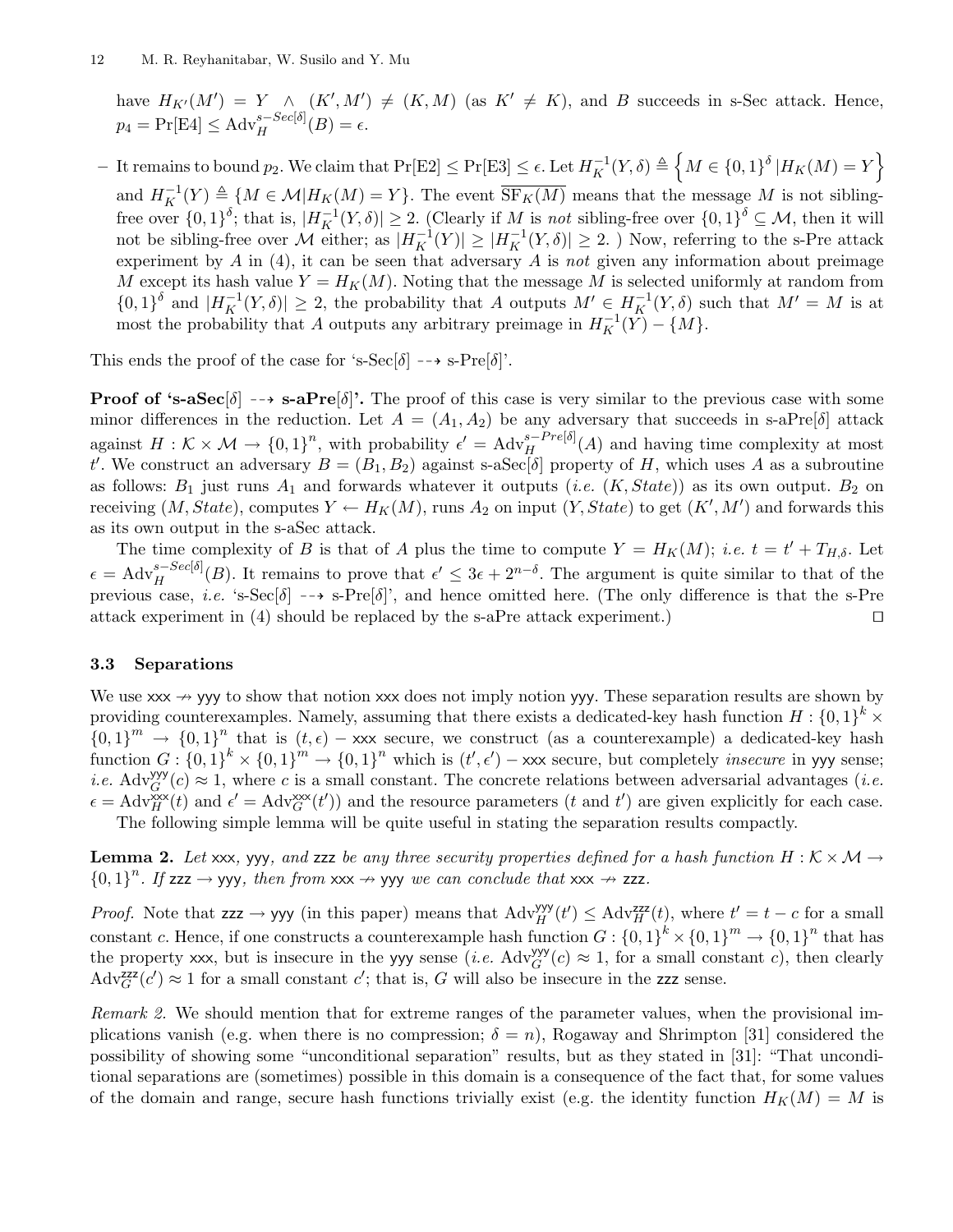collision-free [but not preimage resistant]). " In this paper, we do not consider such unconditional separations and instead we emphasize that provisional implications must be interpreted carefully according to the exact bounds shown by related reductions.

Figure 5 lists the counterexamples that we use to prove the separation results. Construction of some of these counterexamples are inspired from those of [31, 28, 27], where they were utilized to show other separation results.

| $G1_K(M) = \begin{cases} C^* & \text{if } K = K^* \\ H_K(M) & \text{otherwise} \end{cases}$                                                                                                                                                          |
|------------------------------------------------------------------------------------------------------------------------------------------------------------------------------------------------------------------------------------------------------|
| $G2_K(M) = \begin{cases} K_{1n} & \text{if } val(M) = val(K) \\ H_K(M) & \text{otherwise} \end{cases}$                                                                                                                                               |
| $\label{eq:G3K} \bigg  G3_K(M) = \left\{ \begin{array}{l} H_K(0^{m-k}  K) \mbox{ if } M=1^{m-k}  K \\ H_K(M) \mbox{ otherwise } \end{array} \right.$                                                                                                 |
| $G4_K(M) = \begin{cases} C^* & \text{if } M = 0^m \vee M = 1^m \\ H_K(M) & \text{otherwise} \end{cases}$                                                                                                                                             |
| $ G5_K(M) = H_K(M_{1 \cdots m-1}  0)$                                                                                                                                                                                                                |
| $G6_K(M) = \begin{cases} C^* & \text{if } M = M^* \\ H_K(M) & \text{otherwise} \end{cases}$                                                                                                                                                          |
| $\label{eq:G7} \begin{cases} G7_K(M)= \begin{cases} \; K_{1n} & \text{if } val(M)=val(K)\\ \; H_K(\langle val(K)\rangle_m) & \text{if } val(M)\neq val(K) \wedge H_K(M)=K_{1n} \ (2)\\ \; H_K(M) & \text{otherwise} \end{cases} \end{cases} \tag{1}$ |

**Fig. 5.** Construction of counterexample hash functions  $Gi : \{0,1\}^k \times \{0,1\}^m \rightarrow \{0,1\}^n$ , for  $1 \leq i \leq 7$ , from a given hash function  $H: \{0,1\}^k \times \{0,1\}^m \to \{0,1\}^n$ . All counterexamples have the same key space, domain and range as the underlying hash function H. For the cases of  $G2, G3$  and  $G7$ , it is assumed that  $m > k \geq n$ . The parameters  $K^* \in \{0,1\}^k$ ;  $M^* \in \{0,1\}^m$ ; and  $C^* \in \{0,1\}^n$  have arbitrary and fixed values; e.g.  $K^* = 0^k$ ,  $M^* = 0^m$ ,  $C^* = 0^n$ . The function val(.) on input a binary string  $S = S_1 \cdots S_s$ , considered as an unsigned binary number with  $S_1$  as the most significant bit, returns its decimal value.

Referring to (the three tables in ) Fig. 2, it can be seen that there are 87 separations among the properties, of which 11 separations are already known from [28, 27]. In the sequel, we complete the study of all the remaining 76 new separations. The proofs are organized as follows:

- Theorem 3 (showing 2 separations) and Theorem 4 (showing 22 separations) together with Lemma 2 and the security-preserving implications (see Fig. 2) provide details of the 41 new separations shown in the top two tables in Fig. 2.
- Theorem 5 (showing 7 separations) and Theorem 6 (showing 7 separations) together with Lemma 2 provide the remaining 35 new separations shown in the bottom table in Fig. 2.

**Theorem 3.** s-Coll  $\rightarrow$  aSec and s-Coll  $\rightarrow$  aPre

*Proof.* We use counterexample  $G1$ , defined in Fig. 5, to prove these separations. Let's first demonstrate that G1 is completely insecure in both the aSec sense and the aPre sense.

 $-Ad\mathbf{v}_{G1}^{aSec}(c') = 1$ : Consider the following simple adversary  $A = (A_1, A_2)$  playing a Sec game against G1.  $A_1$  chooses the key as  $K = K^*$ , and  $A_2$  after receiving the first randomly selected message M,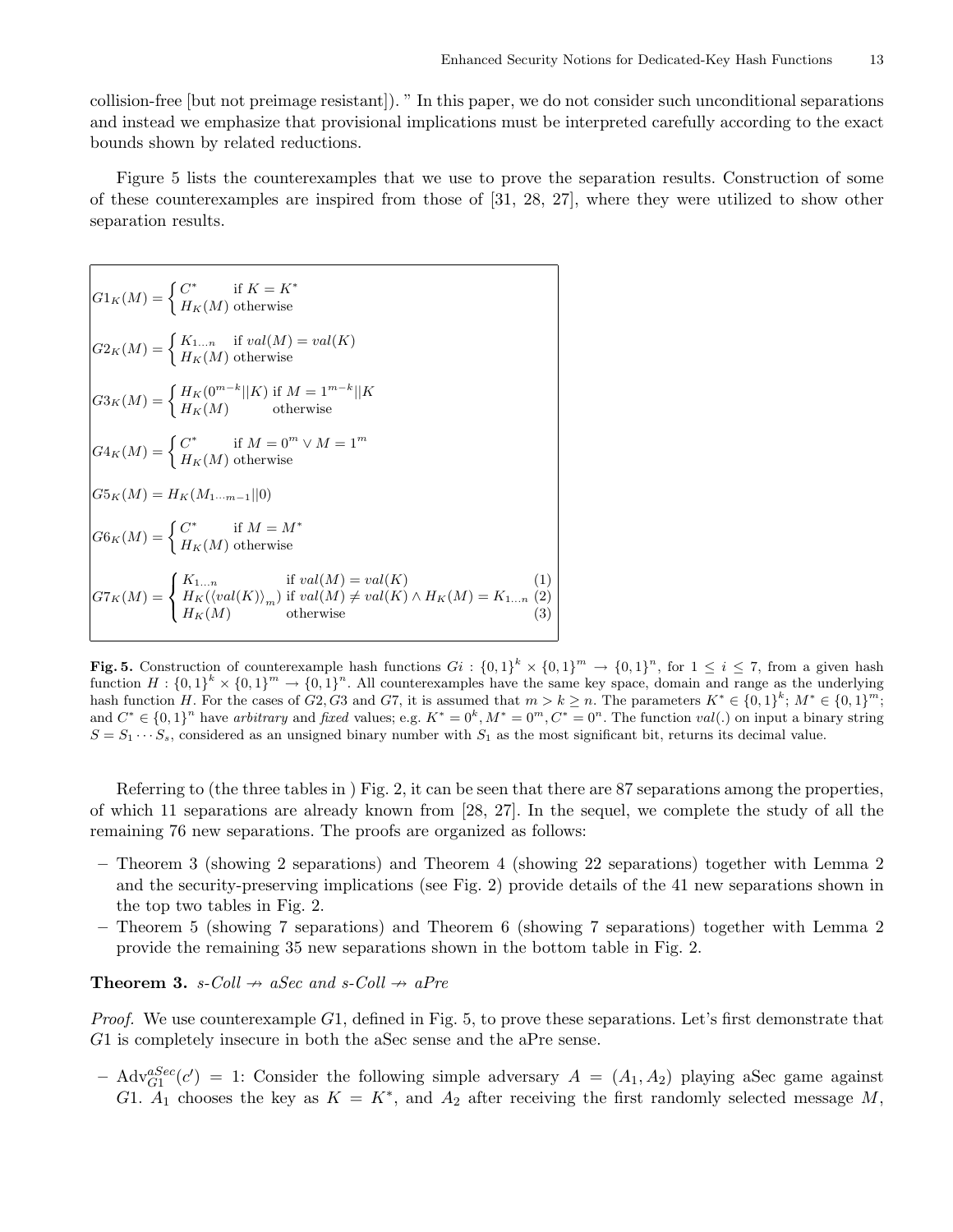outputs any different message  $M' \neq M$ . It can be easily seen that this adversary, spending a small constant c', always wins the aSec game because  $M' \neq M$ , and by the construction of G1 we have  $G1_{K^*}(M') = G1_{K^*}(M) = C^*$ .

 $-$  Adv ${}_{G_1}^{aPre}(c') = 1$ : Consider the following simple adversary  $A = (A_1, A_2)$  playing aPre game against  $G_1$ . A<sub>1</sub> chooses the key as  $K = K^*$ , and A<sub>2</sub> after receiving the hash value  $Y = G1_{K^*}(M) = C^*$ , outputs any arbitrary message  $M' \in \{0,1\}^m$ . Adversary  $A = (A_1, A_2)$  always wins the aPre game because, according to the construction of  $G1$ , we have  $G1_{K^*}(M') = C^*$  for any  $M^* \in \{0,1\}^m$ .

To complete the proof, we show that  $G1$  inherits the s-Coll property of  $H$  by demonstrating that  $\mathrm{Adv}_{G1}^{s-Coll}(t') \leq \mathrm{Adv}_{H}^{s-Coll}(t) + \sqrt{\mathrm{Adv}_{H}^{s-Coll}(t)} + 2^{-k+1}.$ 

Let A be any adversary that can win s-Coll game against G1 with success probability  $\epsilon' = \text{Adv}_{G1}^{s-Coll}(A)$ and having time complexity at most  $t'$ . Consider the following adversary  $B$  against s-Coll property of  $H$ which uses  $A$  as a subroutine (and simply forwards whatever it returns):

Algorithm  $B(K)$ 10: if  $K = K^*$  then  $bad \leftarrow true$ 20:  $(M, M', K') \stackrel{\$}{\leftarrow} A(K);$ 30: if  $H_K(M) = C^*$  then  $bad \leftarrow true$ 40: return  $(M, M', K')$ 

We note that the use of a flag *bad* (whose initial value is assumed to be *false*) in the description of B is only aimed to make the proof easier to follow; otherwise, the lines 10 and 30 in the description of B are dummy and can be omitted from B without affecting its operation.

Let **Bad** be the event that the flag *bad* is set to *true* by B, *i.e.* either  $K = K^*$  or  $H_K(M) = C^*$ . We show that if **Bad** does not happen then B will succeeds in the s-Coll attack against H whenever A succeeds in the s-Coll attack against G1.

Note that A succeeds in the s-Coll attack against G1 whenever  $(M, K) \neq (M', K')$  and  $G1_K(M)$  $G1_{K'}(M')$ . Assuming that the event **Bad** does not happen; that is,  $K \neq K^* \wedge H_K(M) \neq C^*$ , and referring to the construction of G1, it can be observed that in this case  $G1_K(M) = G1_{K'}(M')$  will imply that  $H_K(M) =$  $H_{K'}(M')$ ; that is, B also succeeds in the s-Coll attack against H. As it is assumed that H is  $(t, \epsilon)$ –s-Coll, we have:  $\epsilon \geq \Pr[B \text{ succeeds}] = \Pr[A \text{ succeeds} \land \overline{\mathbf{Bad}}] \geq \Pr[A \text{ succeeds}] - \Pr[\mathbf{Bad}] = \epsilon' - \Pr[\mathbf{Bad}]$ . Rearranging the terms we have:

$$
\epsilon' \le \epsilon + \Pr[\mathbf{Bad}] \tag{5}
$$

Now we need to upperbound  $Pr[\mathbf{Bad}] = Pr[K = K^* \vee H_K(M) = C^*]$ . Using the union bound we have:

$$
\Pr[\mathbf{Bad}] \le \Pr[K = K^*] + \Pr[H_K(M) = C^*] = 2^{-k} + \Pr[H_K(M) = C^*]
$$
\n(6)

It remains to upper-bound  $p = Pr[H_K(M) = C^*]$ . We claim that:

*Claim.*  $p = Pr[H_K(M) = C^*] \le 2^{-k} + \sqrt{\epsilon}$ .

Before continuing to prove this claim, note that the inequalities  $(5)$ ,  $(6)$  and the above claim complete the proof of the Theorem 3, *i.e.* we get the target upper-bound as  $\epsilon' \leq \epsilon + \sqrt{\epsilon} + 2^{-k+1}$ . Clearly, the time complexity of B (denote by t) is that of A (denote by t') plus a small constant time c, i.e.  $t = t' + c$ .

*Proof of the Claim:* Let Verify $(M, K)$  be a deterministic boolean predicate which is defined as follows:

Verify
$$
(M, K) = \begin{cases} 1 & \text{if } H_K(M) = C^* \\ 0 & \text{otherwise} \end{cases}
$$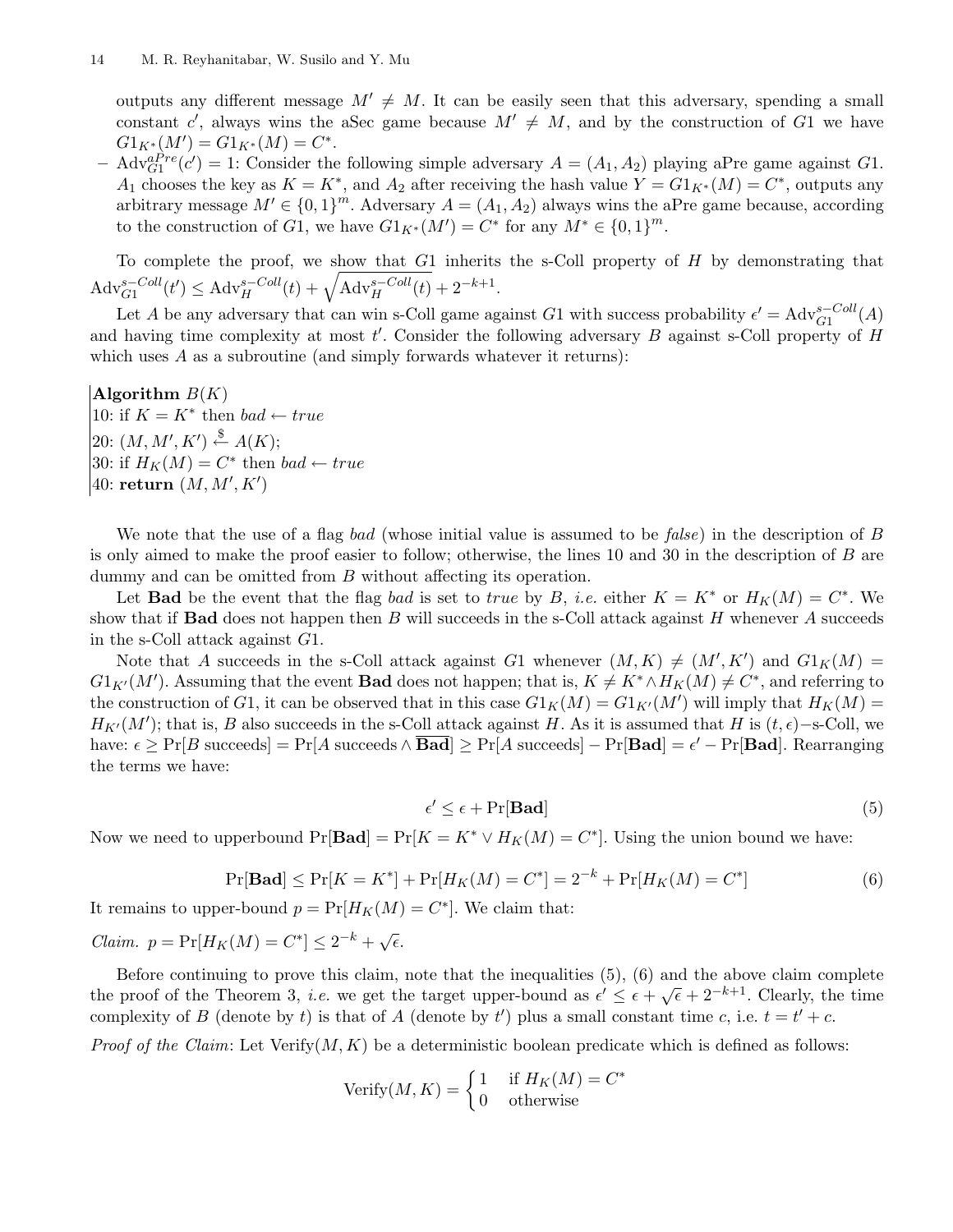According to the description of B, the probability  $p = Pr[H_K(M) = C^*]$  is taken over the random coins used by A and the random selection of the first key K. Let  $R \in \{0,1\}^r$  denote the random tape used by A. Referring to the description of B it can be seen that p equals to the probability that the following experiment returns 1:

#### Experiment I

 $R \stackrel{\varphi}{\leftarrow} \{0,1\}^r$ ;  $\xleftarrow{\$} \{0,1\}^r$  $K \stackrel{\$}{\leftarrow} \{0,1\}^k$ ;  $(M, M', K') = A(K; R)$ ;  $d = \text{Verify}(M, K)$ ; return d

Let  $q$  be the probability that the following reset experiment returns 1:

Experiment II  $R \stackrel{\$}{\leftarrow} \{0,1\}^r$ ;  $K1 \stackrel{\$}{\leftarrow} \{0,1\}^k$ ;  $(M1, M1', K1') = A(K1; R)$ ;  $d_1 = \text{Verify}(M1, K1)$ ;  $K2 \stackrel{\$}{\leftarrow} \{0,1\}^k$ ;  $(M2, M2', K2') = A(K2; R)$ ;  $d_2 = \text{Verify}(M2, K2)$ ; If  $(d_1 = 1 \wedge d_2 = 1 \wedge K1 \neq K2)$  then return 1 else return 0

The proof of the following proposition is similar to that of Proposition 1.

# Proposition 2.  $p \leq \sqrt{q} + 2^{-k}$ .

To complete the proof of the Claim, we show that  $q \leq \epsilon$ . We construct an adversary C against s-Coll property of H, such that  $\text{Adv}_{H}^{s-Coll}(C) = q$ , as follows: The adversary C, on receiving a random key K1, chooses another random key  $K2$ , and uses A by reseting it as shown in the Experiment II. C returns  $(K2, M1, M2)$  in its s-Coll game. Advantage of C in s-Coll game will be the same as the probability that the Experiment II returns 1. This can be easily verified by considering the condition that the Experiment II returns 1; noticing the defining game of s-Coll property in Fig. 4, and the definition of predicate Verify $(.,$ .). Note that Experiment II returns 1 if Verify $(M1, K1) = 1 \wedge \text{Verify}(M2, K2) = 1 \wedge K1 \neq K2$ , and from the definition of Verify(., .) this means that  $H_{K1}(M1) = H_{K2}(M2) = C^* \wedge K1 \neq K2$ . Hence whenever the Experiment II returns 1, the pair  $(K1, M1) \neq (K2, M2)$  and  $H_{K1}(M1) = H_{K2}(M2)$ , *i.e.* C succeeds in s-Coll attack against  $H$ .

Theorem 4. Fix the values of the parameters for hash functions as indicated in Fig. 5. The following separations hold (where c and c' are small constant values and  $t' = t - c$ ):

1. 
$$
s\text{-}Sec \to Coll: Adv_{G3}^{s-}^{sec}(t') \leq Adv_{H}^{s-}^{sec}(t) + 2^{-m+1}
$$
, and  $Adv_{G3}^{Coll}(c') = 1$ .  
\n2.  $s\text{-}Sec \to aSec: Adv_{G1}^{s-}^{sec}(t') \leq Adv_{H}^{s-}^{sec}(t) + \sqrt{Adv_{H}^{s-}^{sec}(t)} + 2^{-k-m} + 2^{-k}$ , and  $Adv_{G1}^{aSec}(c') = 1$ .  
\n3.  $s\text{-}Sec \to aPre: Adv_{G1}^{s-}^{sec}(t') \leq Adv_{H}^{s-}^{sec}(t) + \sqrt{Adv_{H}^{s-}^{sec}(t)} + 2^{-k-m} + 2^{-k}$ , and  $Adv_{G1}^{aPre}(c') = 1$ .  
\n4.  $s\text{-}Sec \to eSec: Adv_{G4}^{s-}^{sec}(t') \leq Adv_{H}^{s-}^{sec}(t) + \sqrt{Adv_{H}^{s-}^{sec}(t)} + 2^{-k-m} + 2^{-m+1}$ , and  $Adv_{G4}^{eSec}(c') = 1$ .  
\n5.  $s\text{-}Sec \to ePre: Adv_{G4}^{s-}^{sec}(t') \leq Adv_{H}^{s-}^{sec}(t) + \sqrt{Adv_{H}^{s-}^{sec}(t)} + 2^{-k-m} + 2^{-m+1}$ , and  $Adv_{G4}^{ePre}(c') = 1$ .  
\n6.  $s\text{-}aSec \to Coll: Adv_{G3}^{s-}^{casc}(t') \leq Adv_{H}^{s-}^{casc}(t) + 2^{-m+1}$ , and  $Adv_{G3}^{Coll}(c') = 1$ .  
\n7.  $s\text{-}aSec \to eSec: Adv_{G4}^{s-}^{casc}(t') \leq Adv_{H}^{s-}^{casc}(t) + \sqrt{Adv_{H}^{s-}^{casc}(t)} + 3 \times 2^{-m}$ , and  $Adv_{G4}^{eSec}(c') = 1$ .  
\n8.  $s\text{-}aSec \to ePre: Adv_{G4}^{s-}^{casc}(t') \leq Adv_{H}^{s-}^{casc}(t) + \sqrt{Adv_{H}^{s-}^{casc}(t)} + 3 \times 2^{-m}$ , and  $Adv_{G4}^{ePre}($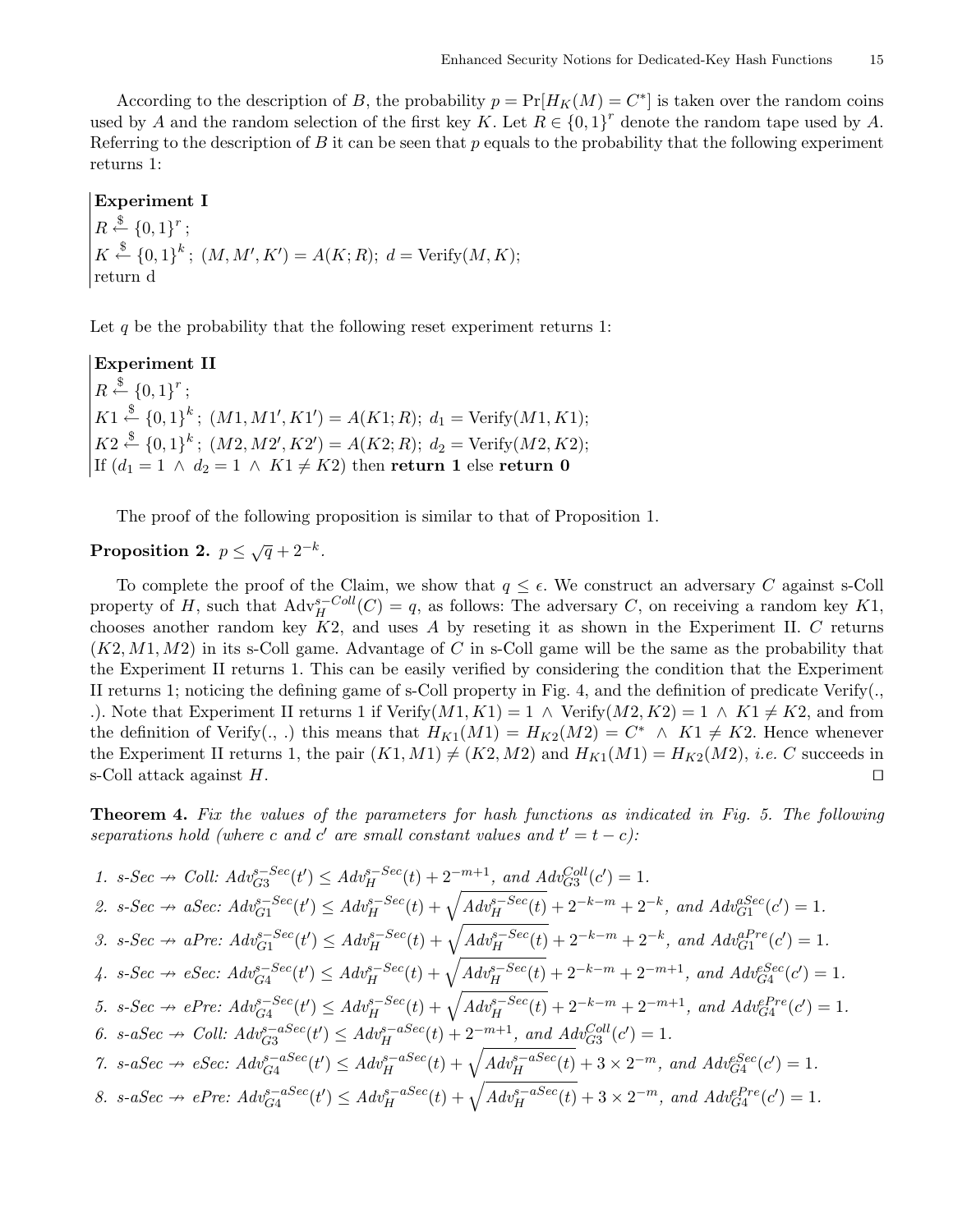9. 
$$
s\text{-}eSec \rightarrow s\text{-}Coll: Adv_{G3}^{s-}eSec(t') \leq Adv_{H}^{s-}eSec(t) + 2^{-k+1}, and
$$
  
\n $Adv_{G3}^{s-}Coll(c') = 1.$   
\n10.  $s\text{-}eSec \nleftrightarrow s\text{-}aSec: Adv_{G1}^{s-}eSec(t') \leq Adv_{H}^{s-}eSec(t) + \sqrt{Adv_{H}^{s-}eSec(t)} + 2^{-k+1}, and Adv_{G1}^{s-}ae(C(t)) = 1.$   
\n11.  $s\text{-}eSec \nleftrightarrow s\text{-}aPre: Adv_{G1}^{s-}eSec(t') \leq Adv_{H}^{s-}eSec(t) + \sqrt{Adv_{H}^{s-}eSec(t)} + 2^{-k+1}, and Adv_{G1}^{s-}are(C') = 1.$   
\n12.  $s\text{-}Pre \nleftrightarrow Coll: Adv_{G5}^{s-}Pre(t') \leq 2Adv_{H}^{s-}Pre(t), and Adv_{G5}^{Coll}(c') = 1.$   
\n13.  $s\text{-}Pre \nleftrightarrow Sec: Adv_{G5}^{s-}Pre(t') \leq 2Adv_{H}^{s-}Pre(t), and Adv_{G5}^{Coll}(c') = 1.$   
\n14.  $s\text{-}Pre \nleftrightarrow aSec: Adv_{G5}^{s-}Pre(t') \leq 2Adv_{H}^{s-}Pre(t), and Adv_{G5}^{Col(c')} = 1.$   
\n15.  $s\text{-}Pre \nleftrightarrow aSec: Adv_{G5}^{s-}Pre(t') \leq 2Adv_{H}^{s-}Pre(t), and Adv_{G5}^{SEC}(c') = 1.$   
\n16.  $s\text{-}Pre \nleftrightarrow aPre: Adv_{G1}^{s-}Pre(t') \leq Adv_{H}^{s-}Pre(t) + \sqrt{Adv_{H}^{s-}Pre(t)} + 2^{-k}, and Adv_{G1}^{clre}(c') = 1.$   
\n17.  $s\text{-}Pre \nleftrightarrow ePre: Adv_{G6}^{s-}Pre(t') \leq Adv_{H}^{s-}are(t) + \sqrt{Adv_{H}^{s-}Pre(t)} + 2^{-m}, and Adv_{G6}^{Clre}(c') = 1.$   
\n18.  $s\text{-}are \nleftrightarrow Coll: Adv_{G6}^{s-}are(t') \leq 2Adv_{H}^{s-}are(t), and Adv_{G5}^{Col}(c$ 

The proof of the cases 2–5, 7–8, 10–11, 16–17, and 22 in this Theorem are quite similar in main parts to that of Theorem 3, where we adapt the Reset Lemma to obtain the square root terms in our upper-bounds. The reductions for the other cases are also straightforward, and hence the proofs are omitted.

**Theorem 5.** For any property  $\mathsf{xxx} \in \{Coll, Sec, aSec, eSec, Pre, aPre, ePre\}$ , we have  $\mathsf{xxx} \nightharpoonup s\text{-}Pre$ .

The proof is divided into two parts: Lemma 3 shows that  $x \times x \rightarrow s$ -Pre, for any  $x \times x \in \{\text{Coll}, \text{Sec}, \text{aSec}, \text{eSec}\},\$ and Lemma 4 shows that  $xxx \rightarrow s$ -Pre, for any  $xxx \in \{Pre, aPre, ePre\}.$ 

**Lemma 3.** xxx  $\rightarrow$  s-Pre, for any xxx  $\in$  {Coll, Sec, aSec, eSec}

Proof. We use G7 as a counterexample. It is easy to verify that G7 is completely insecure in s-Pre sense using the following simple adversary  $A$ . On receiving the first randomly selected key  $K$  and the hash value Y, A outputs  $(K', M')$ , where  $K' = Y||0^{k-n}$  and  $M' = \langle val(K') \rangle_{m}$ . A always wins, as  $G7_{K'}(M') = Y$ (noting that  $val(M') = val(K')$  and  $K'_{1...n} = Y$ ). So, we have  $Adv_{GT}^{s-Pre}(c') = 1$ , where the small constant  $c'$ is the time complexity of A.

To complete the proof, it remains to show that G7 inherits the xxx property of H, for any xxx  $\in$ {Coll, Sec, aSec, eSec}. Here we provide the proof for the case of xxx=Coll property (proof of other cases are quite similar and omitted). This is done by reducing Coll security of  $G7$  to that of  $H$ . Let  $A$  be an adversary that can win Coll game against  $G7$  with probability  $\epsilon'$  using time complexity  $t'$ . We construct an adversary B against Coll property of H with the same success probability, *i.e.*  $\epsilon = \epsilon'$ , and time  $t = t' + c$  as stated in the lemma. The construction of  $B$  is as follows: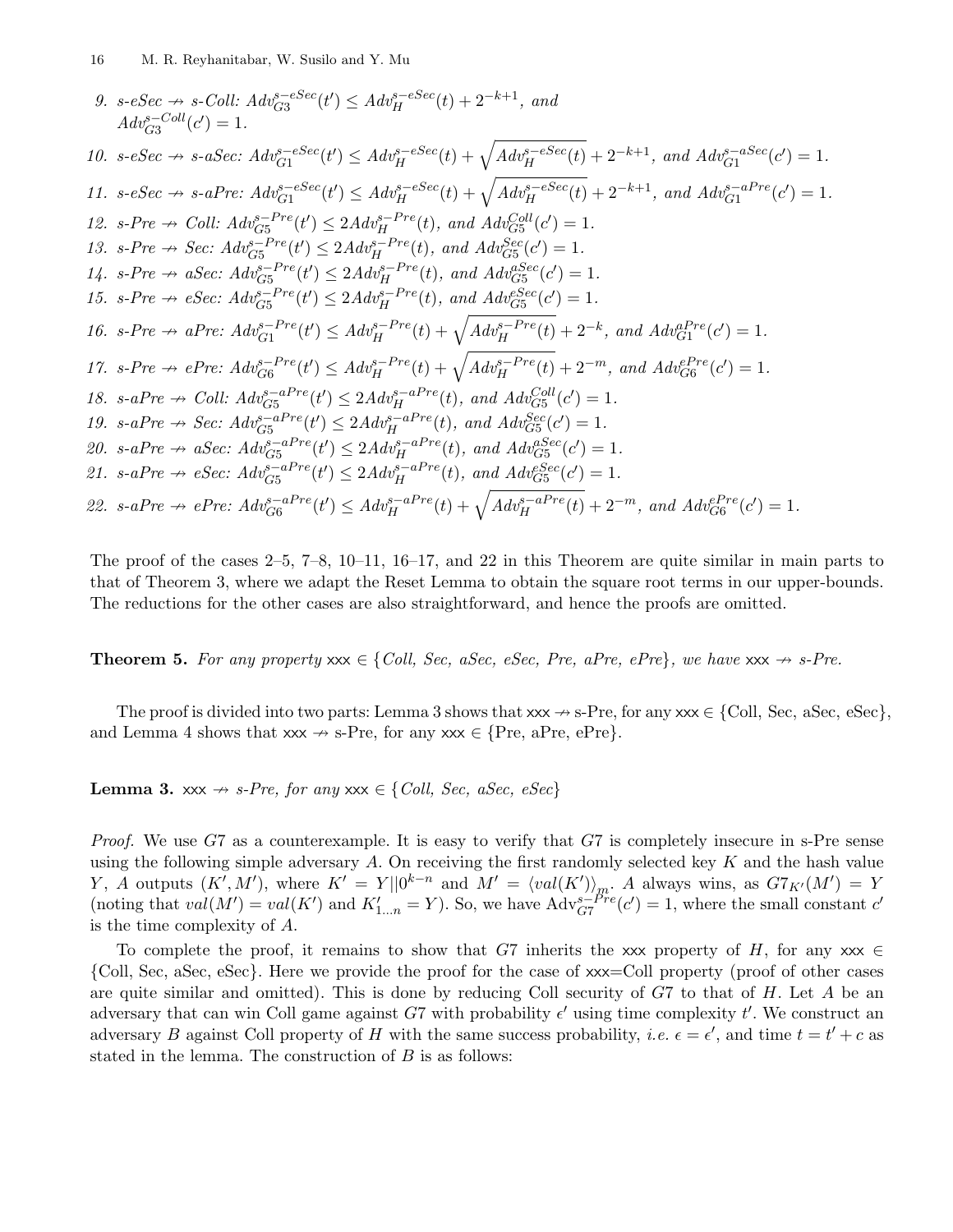Algorithm  $B(K)$ 10:  $(M, M') \stackrel{\$}{\leftarrow} A(K);$ 20: if  $val(M) = val(K) \wedge H_K(M') = K_{1...n}$  then return  $(M, M')$ 30: if  $val(M') = val(K) \wedge H_K(M) = K_{1...n}$  then return  $(M, M')$ 40: if  $val(M) \neq val(K) \wedge H_K(M) = K_{1...n} \wedge$  $val(M') \neq val(K) \wedge H_K(M') \neq K_{1...n}$  then return  $(\langle val(K) \rangle_m, M')$ 50: if  $val(M') \neq val(K) \wedge H_K(M') = K_{1...n} \wedge$  $val(M) \neq val(K) \wedge H_K(M) \neq K_{1...n}$  then return  $(M,\langle val(K) \rangle_m)$ 60: return  $(M, M')$ 

We claim that B will return a valid collision for H whenever A returns a valid collision  $(M, M')$  for G7. To prove this claim first note that B will return a message pair depending on which of the conditions specified in lines 20-60 of its code are satisfied. Referring to the definition of counterexample hash function G7, if A returns a valid collision  $(M, M')$  under  $G7_K$ , we can analyze all possible cases that this can happen and show that in each case algorithm B also returns a collision for  $H_K$ . Let (i)-(j) Coll mean that the colliding messages M and M' output by A for  $GT_K$ , respectively, satisfy conditions in line (i) and line (j) in definition of the function G7. Then we have the following cases:

1. (1)-(1) Coll, (1)-(3) Coll and (3)-(1) Coll are impossible. A (1)-(1) Coll implies that  $M = M'$ which is not possible as it is assumed that  $(M, M')$  is a valid collision for  $GT_K$ . Notice that the condition in line (3) of the definition of G7 (implicitly denoted as "otherwise") actually can be explicitly shown as:

 $\text{if } val(M) \neq val(K) \land H_K(M) \neq K_{1...n}$ ; and hence, the hash value computed on line (3) is always different from K and therefore  $(1)-(3)$  Coll and  $(3)-(1)$  Coll are not possible for G7.

- 2. (1)-(2) Coll: If A outputs a valid (1)-(2) Coll for G7 then, referring to the definition of G7, it can be seen that  $val(M) = val(K)$  and  $H_K(M') = K_{1...n}$ , and from  $GT_K(M') = GT_K(M)$  we have that  $H_K(\langle val(K) \rangle_m) = K_{1...n}$ . In this case, the adversary B returns  $(M, M')$  in line 20 of its code as colliding messages for  $H_K$  and wins because  $H_K(M) = H_K(\langle val(K) \rangle_m) = K_{1...n} = H_K(M')$  (Note that from  $val(M) = val(K)$  and  $m = |M| > |K| = k$  we get that  $M = \langle val(K) \rangle_m$ .
- 3. (2)-(1) Coll: The proof for this case is symmetric to the case of  $(1)-(2)$  Coll and this time adversary B returns  $(M, M')$  in line 30 of its code as collision for  $H_K$ .
- 4. (2)-(3) Coll: When A outputs a valid (2)-(3) Coll for  $G7$  then (by referring to the definition of  $GT$ , and considering the condition for line (3) of G7 explicitly), we have:  $val(M) \neq val(K) \wedge H_K(M) = K_{1...n}$ , and  $val(M') \neq val(K) \wedge H_K(M') \neq K_{1...n}$ . Hence, as  $(M, M')$  output by A is a valid collision for G7, *i.e.*  $GT_K(M') = GT_K(M)$ , we have  $H_K(M') = H_K(\langle val(K) \rangle_m)$  and therefor  $(\langle val(K) \rangle_m, M')$  returned by B in line 40, will be a valid collision for  $H_K$ .
- 5. (3)-(2) Coll: The proof for this case is symmetric to the case of  $(2)-(3)$  Coll and this time the adversary B returns  $(M,\langle val(K)\rangle_m)$  in line 50 of its code as collision for  $H_K$ .
- 6. (2)-(2) Coll and (3)-(3) Coll: It can be seen that in these two cases B returns  $(M, M')$  as a collision for  $H_K$  in line 60 of its code. Referring to the definition of function  $G7$ , it is seen that, when A outputs a valid collision  $(M, M')$  for  $G7_K$  as either a (2)-(2) Coll or (3)-(3) Coll (that is,  $M \neq M' \wedge G7_K(M)$  =  $G7_K(M')$  and both M and M' belong to the same sub-domain of G7) then  $(M, M')$  will also be a valid collision for  $H_K$ . Note that  $G7_K(M) = GT_K(M')$  implies that, in (2)-(2) Coll case we have  $H_K(M) = H_K(M') = K_{1...n}$ , and in (3)-(3) Coll case we also have  $H_K(M) = H_K(M')$ .

**Lemma 4.** xxx  $\rightarrow$  s-Pre, for any xxx  $\in$  {Pre, aPre, ePre}.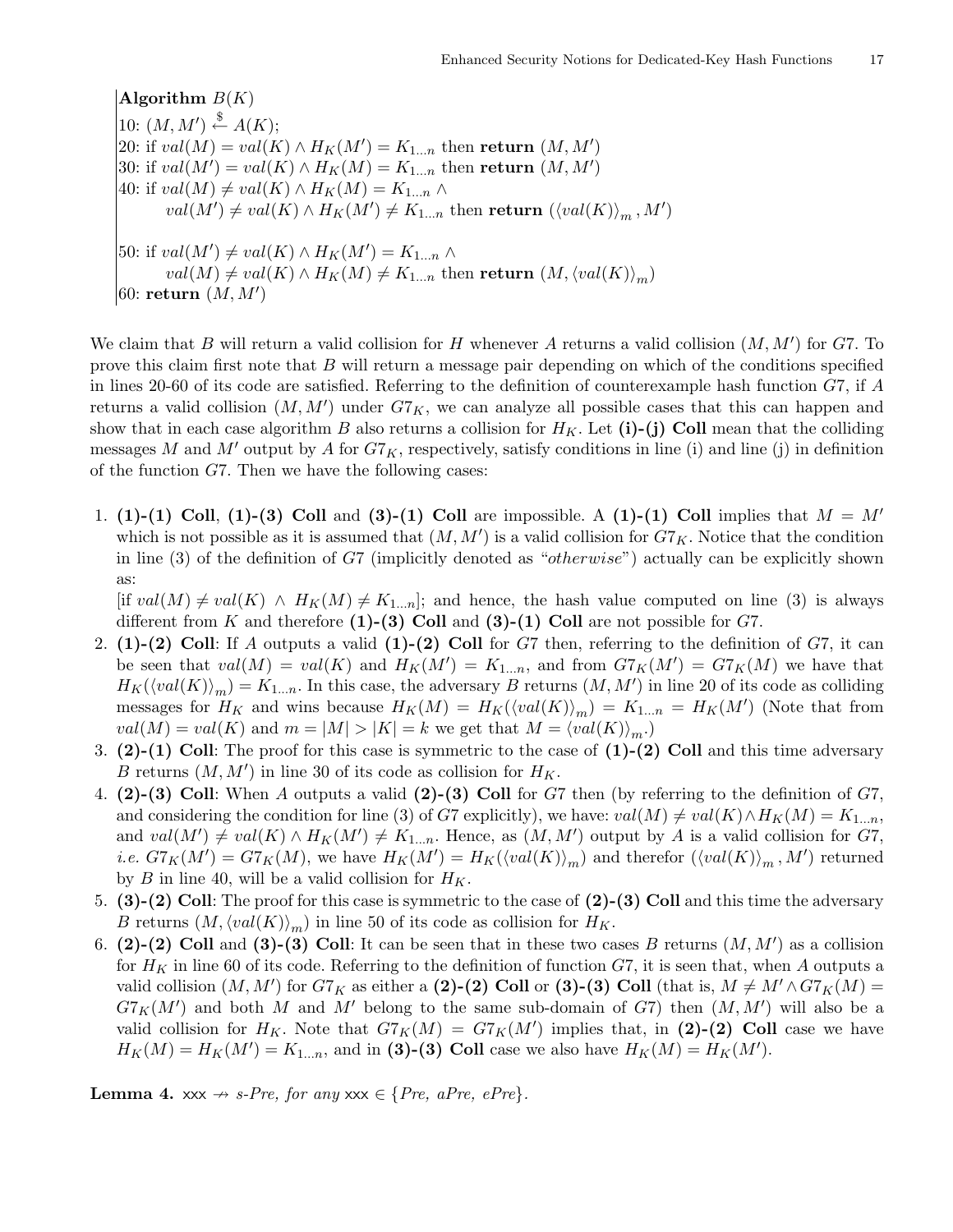*Proof.*  $G2$  is used as a counterexample. We first show that  $G2$  is completely insecure in s-Pre sense, using the following simple adversary A. On receiving the first randomly selected key K and the hash value Y, adversary A outputs  $(K', M')$ , where  $K' = Y||0^{k-n}$  and  $M' = \langle val(K') \rangle_m$ . A wins the game as  $G2_{K'}(M') = Y$  (noting that  $val(M') = val(K')$  and  $K'_{1...n} = Y$ ). That is,  $Adv_{G2}^{s-Pre}(c') = 1$ , where c' is the (small constant) time complexity of A.

It remains to show that G2 inherits the xxx property from H, for any xxx  $\in$  {Pre, aPre, ePre}. Here we provide the proof of the case of xxx=Pre (other cases are quite similar and omitted).

Let A be any adversary that breaks Pre property of G2, using time complexity t and with advantage  $\epsilon$ . From the construction of G2 it can be seen that, if  $val(M) \neq val(K)$  then we have  $G2_K(M) = H_K(M)$ , and hence the same algorithm A will also succeed in attacking Pre property of H. Let Bad denote the event that  $val(M) = val(K)$ . Clearly Pr[**Bad**] =  $2^{-k}$ , where the probability is taken under the experiment defining the Pre property (where K and M are chosen independently at random and  $m = |M| > |K| = k$  according to the construction of G2). Hence, we have:  $\text{Adv}_{H}^{Pre}(A) = \text{Adv}_{G2}^{Pre}(A) - 2^{-k}$ . That is, if H is  $(t, \epsilon)$ -Pre secure then  $G2$  is  $(t, \epsilon + 2^{-k})$ -Pre secure.

**Theorem 6.** For any property xxx  $\in$  {Coll, Sec, aSec, eSec, Pre, aPre, ePre}, we have xxx  $\rightarrow$  s-Sec.

The counterexample functions G7 and G2 are used for the proof. The proof is very similar to that of Theorem 5, and is omitted.

## 4 Conclusion

We have extended the set of security notions for dedicated-key hash functions by providing new set of enhanced (strengthened) properties, which includes the well-known enhanced target collision resistance property. The latter property has been proven to be useful to enrich the notions of hash functions, in particular with its application to construct the Randomized Hashing mode for strengthening digital signatures. We have also provided a full picture of relationships among the (thirteen) security properties including the (six) enhanced properties and the previously considered seven properties. It is expected that by future research the new enhanced properties introduced in this paper may also find interesting applications in practice. Meanwhile, we note that these new enhanced properties can be considered by cryptanalysts as easier targets for attacking dedicated-key hash functions (e.g. some of the NIST SHA-3 candidates); for example, it might be the case that a hash function  $H$  is hard to break in (conventional) Coll sense but it is vulnerable to attacks against the strengthened Coll (i.e. s-Coll) property.

## References

- [1] Bellare, M., Rogaway, P.: Introduction to Modern Cryptography: Chapter 5, Hash Functions. Available at Bellare's homepage via : http://cseweb.ucsd.edu/users/mihir/cse207/index.html (20 September 2009)
- [2] Bellare, M., Palacio, A.: GQ and Schnorr Identification Schemes: Proofs of Security against Impersonation under Active and Concurrent Attacks. In M. Yung (ed.): CRYPTO 2002. LNCS, vol. 2442, pp. 162–177. Springer (2002)
- [3] Bellare, M., Kilian, J., Rogaway, P.: The Security of the Cipher Block Chaining Message Authentication Code. Journal of Computer and System Sciences, Vol. 61, No. 3, pp. 362–399, December 2000.
- [4] Bellare, M., Rogaway, P.: Collision-Resistant Hashing: Towards Making UOWHFs Practical. In B.S. Kaliski Jr. (ed.): CRYPTO 1997. LNCS, vol. 1294, pp. 470–484. Springer (1997)
- [5] Bellare, M., Desai, A., Jokipii, E., Rogawayy, P.: A Concrete Security Treatment of Symmetric Encryption. Proceedings of the 38th Symposium on Foundations of Computer Science, IEEE, 1997.
- [6] Bellare, M., Canetti, R., Krawczyk, H.: Psuedorandom functions revisited: The cascade construction and its concrete security. Proceedings of the 37th Symposium on Foundations of Computer Science, pp. 514–523, IEEE, 1996.
- [7] Bellare, M., Guerin, R., Rogaway, P.: XOR MACs: New Methods for Message Authentication using Finite Pseudorandom Functions. In D. Coppersmith (ed.): CRYPTO 1995. LNCS, vol. 963, pp. 15–28. Springer-Verlag, 1995.
- [8] Bellare, M., Kilian, J., Rogaway, P.: The Security of Cipher Block Chaining. In Y. Desmedt (ed.): CRYPTO 1994. LNCS, vol. 839, pp. 341–358. Springer (1994).